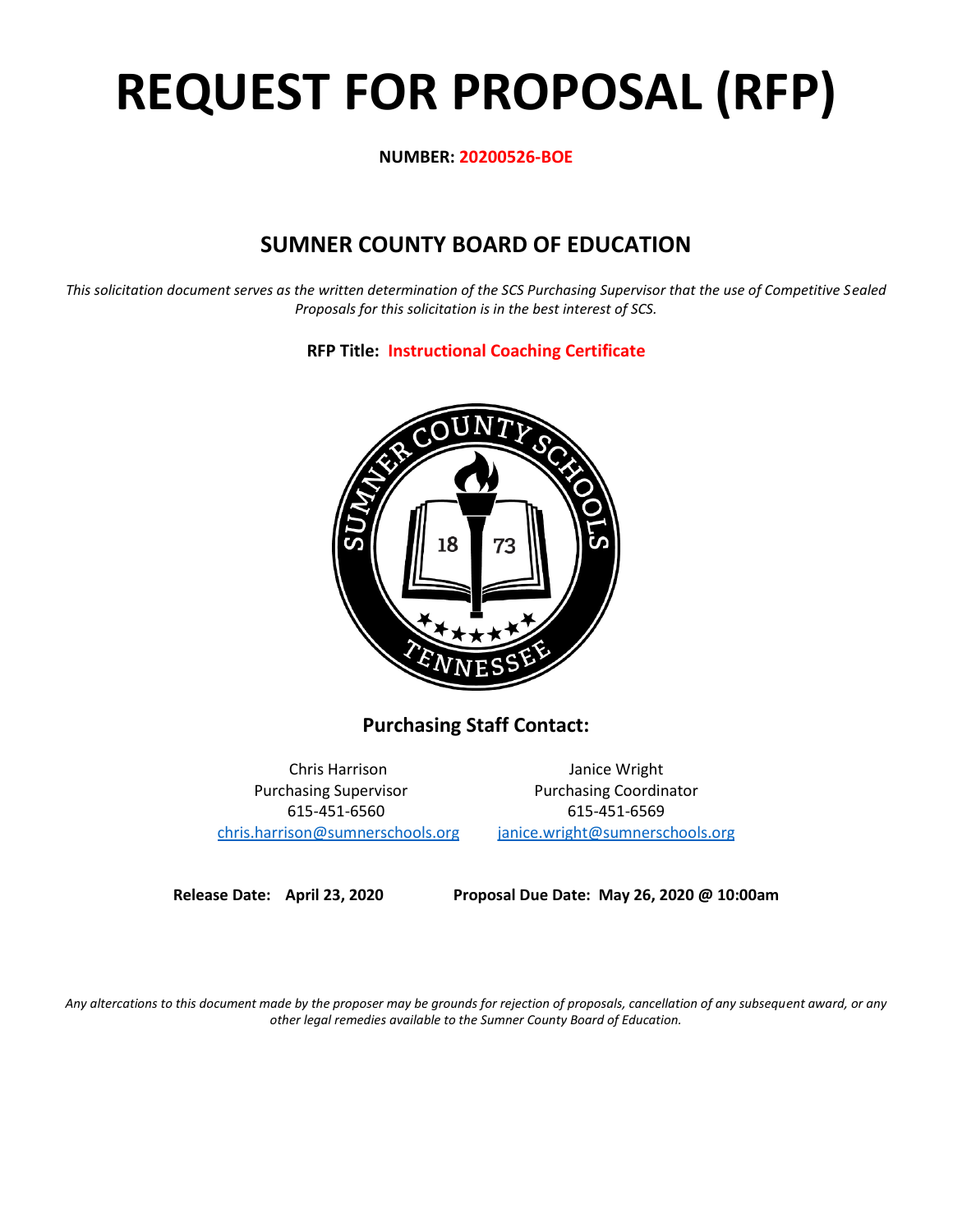# **NOTICE TO PROPOSERS**

There may be one or more amendments to this RFP. In order to receive communication for any such amendments issued specifically to this RFP, the proposer must provide a Notice of Intent to Propose to the Sumner County Board of Education (SCS) Purchasing Department. The proposer must utilize this form when submitting notice. The notice may be sent by email to: Purchasing Office, purchasing@sumnerschools.org. SCS will send amendments only to those proposers which complete and return this information by the deadline list in the RFP Schedule of Events (Section 4).

| <b>RFP Number:</b>          | 20200526-BOE Instructional Coaching Certificate |
|-----------------------------|-------------------------------------------------|
| Company Name:               |                                                 |
| <b>Mailing Address:</b>     |                                                 |
|                             |                                                 |
|                             |                                                 |
| Phone Number:               |                                                 |
| <b>Contact Person:</b>      |                                                 |
| <b>Email Address:</b>       |                                                 |
|                             |                                                 |
| <b>Authorized Signature</b> |                                                 |
| <b>Printed Name</b>         |                                                 |
| Date                        |                                                 |

Emailed amendments will be sent in a Microsoft Word (Office for Windows) or Portable Document Format (pdf) format. Any alterations to the document made by the proposer may be grounds for rejection of proposal, cancellation of any subsequent award or any other legal remedies available to the Sumner County Board of Education.

Amendments will also be posted on the SCS website **https://sumnerschools.org/index.php/current-bids-and-rfps** and attached to the solicitation listing as a PDF or WORD file. Check the particular solicitation on the Current Bids and RFPs webpage for any posted amendments.

By completing and returning this form, the Proposer has expressed its intent to provide a proposal for **20200526-BOE Instructional Coaching Certificate.**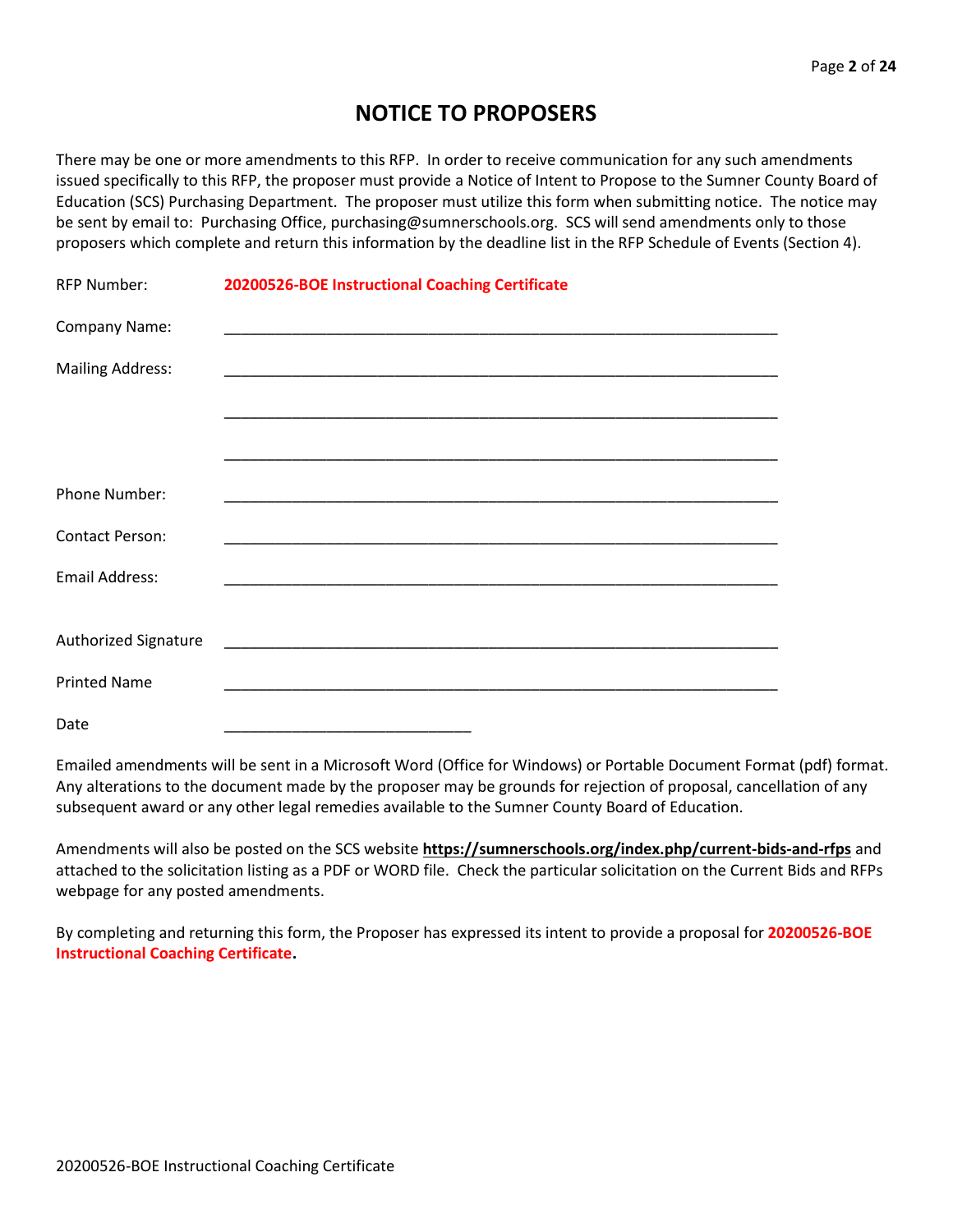# 1. Introduction/Overview

# 1.1. Purpose

The Sumner County Board of Education, hereinafter known as "SCS", is requesting sealed proposals for the university graduate level classes that, upon successful completion, provide a certificate in instructional coaching. The courses required will be completed within one year and will take place outside of the school day for professionals currently teaching or working at the leadership level. The purpose of this RFP is to define SCS's minimum requirements and gain adequate information from which SCS may evaluate the services which each Proposer offers.

# 1.2. Contact Information

Unauthorized contact regarding this RFP with employees or officials of SCS other than the Purchasing Supervisor named below may result in disqualification from this procurement process.

Interested parties must direct all communication regarding this RFP to the Purchasing Supervisor, who is SCSs only official point of contact for this RFP. Only SCS's official, written responses and communications shall be considered binding with regard to this RFP.

Questions Related to Bid Process: System Design and Functionality:

Chris Harrison **Dr. Phillip Holt** 1500 Airport Road 695 E. Main St. Gallatin, TN 37066 681261 661 661 671 681 682 691 692 692 693 694 694 695 691 692 693 694 695 697 698 697 698 6 (615) 451-6560 (615) 451-5200 [chris.harrison@sumnerschools.org](mailto:chris.harrison@sumnerschools.org) [phillip.holt@sumnerschools.org](mailto:phillip.holt@sumnerschools.org)

Purchasing Supervisor **Supervisor Supervisor of Leadership and Accountability Supervisor of Leadership and Accountability** 

# 1.3. Background

The Sumner County Board of Education, hereinafter "SCS," is located north of Nashville, stretching from Davidson County's northern border to the Kentucky state line. Sumner County covers 530 square miles, including all or part of eight cities. SCS consists of forty-five (45) schools and maintains a student population of 30,000+ students and 4,000 employees. SCS currently has 30+ instructional coaches (lead educators) and 87 teacher leaders, who support their campuses through professional learning and instructional coaching. SCS is consistently ranked as one of the top academic school districts in the state, where students and staff are recognized for their classroom and extracurricular achievements at both the state and national levels. 15 of the elementary schools are listed as Title I schools, which are located within Hendersonville, Gallatin, Portland, and other rural communities within Sumner County.

SCS began its coaching program with a grant awarded in the 2013-14 school year. In the first year, each campus selected one teacher to serve as Teacher Leader and seven teachers were hired as instructional coaches, titled Lead Educators. All teacher leaders, lead educators, and some instructional coordinators attended four courses at Lipscomb University to attain an instructional coaching certificate. In the years that followed, the coaching certificate became an onboarding requirement of all teacher leaders and lead educators, and when funds were available, an option for instructional coordinators and school administrators. During the 2019-20 school year, the coaching certificate became an optional benefit for all teacher leaders.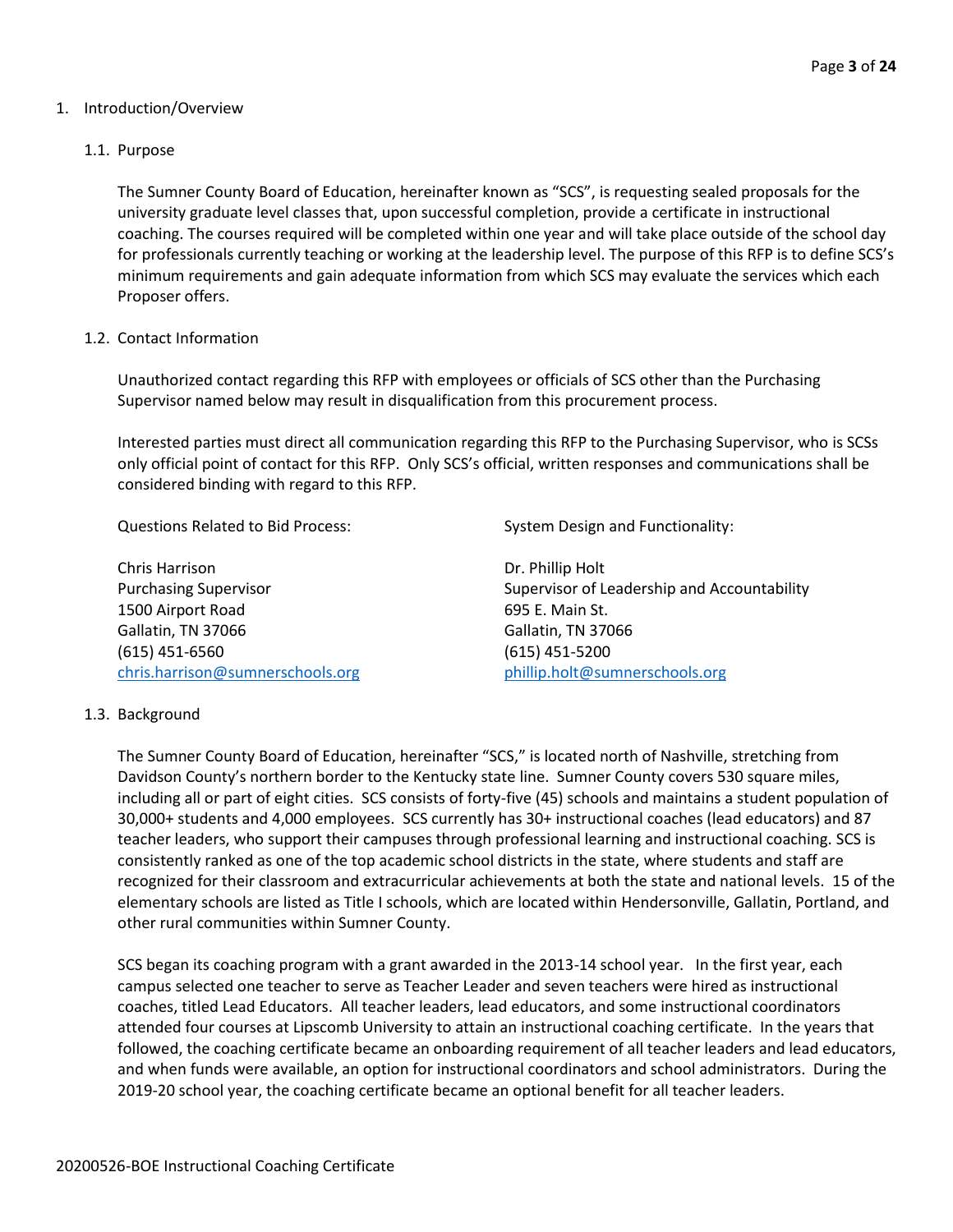SCS employees participating in the coaching classes and receiving an instructional coaching certificate completed courses in one year. Some years the cohorts completed courses in the summer and other years the cohorts completed classes as a combination of online and Saturday courses. Courses completed include: Leadership in Collaborative Professional Learning, Coaching Models and Practices, Developing Critical Cultural Competence, and Principles of Adult Learning.

- 2. Requirements
	- 2.1. Contract Term

SCS intends to enter into a contract with an expected effective period beginning July 1, 2020 and ending on June 30, 2023. SCS reserves the right to extend the contract for an additional two, one-year periods subject to approval by SCS. SCS reserves the right to cancel services at the end of any school year (June  $30^{th}$ ) if sufficient funding for its continuance is not appropriated.

If the vendor fails to perform its obligations under this contract in a timely or proper manner, or if the vendor violates any term of this contract, SCS shall have the right to immediately terminate the contract and withhold payments in excess of fair compensation for completed services; provided, however, SCS shall have the option to give the vendor written notice and a specified period of time in which to cure. Notwithstanding the above, the vendor shall not be relieved of liability to SCS for damages sustained by virtue of any breach of this contract by the vendor.

2.2. Specifications and Requirements

SCS seeks to provide coursework around instructional coaching, professional learning, and collaboration for all instructional leaders within the district who are providing job-embedded professional learning for teachers. Such coursework shall be completed with the expectation of receiving a Certificate in Instructional Coaching. SCS employees will complete courses and Certification within one year's time.

- 12 credit hour Instructional Coaching Certificate
- 12 graduate credit hours documented on the transcript for each participant who successfully completes the coursework.
- Expert coaching curriculum
- 3-hour M.Ed or Ed.S level courses
- 2.2.1 Courses will include the following topics:
	- o Leading change
	- o Best practices in professional learning
	- o Collaboration and professional learning communities
	- o Instructional coaching- building a coaching relationship, listening and feedback, models for coaching practices
	- o Coaching within the curriculum
	- o Utilizing data for improvement
	- o Adult learners
	- o Presuming positive intent
	- o Difficult conversations
	- $\circ$  Coaching when invited and uninvited with and without curriculum support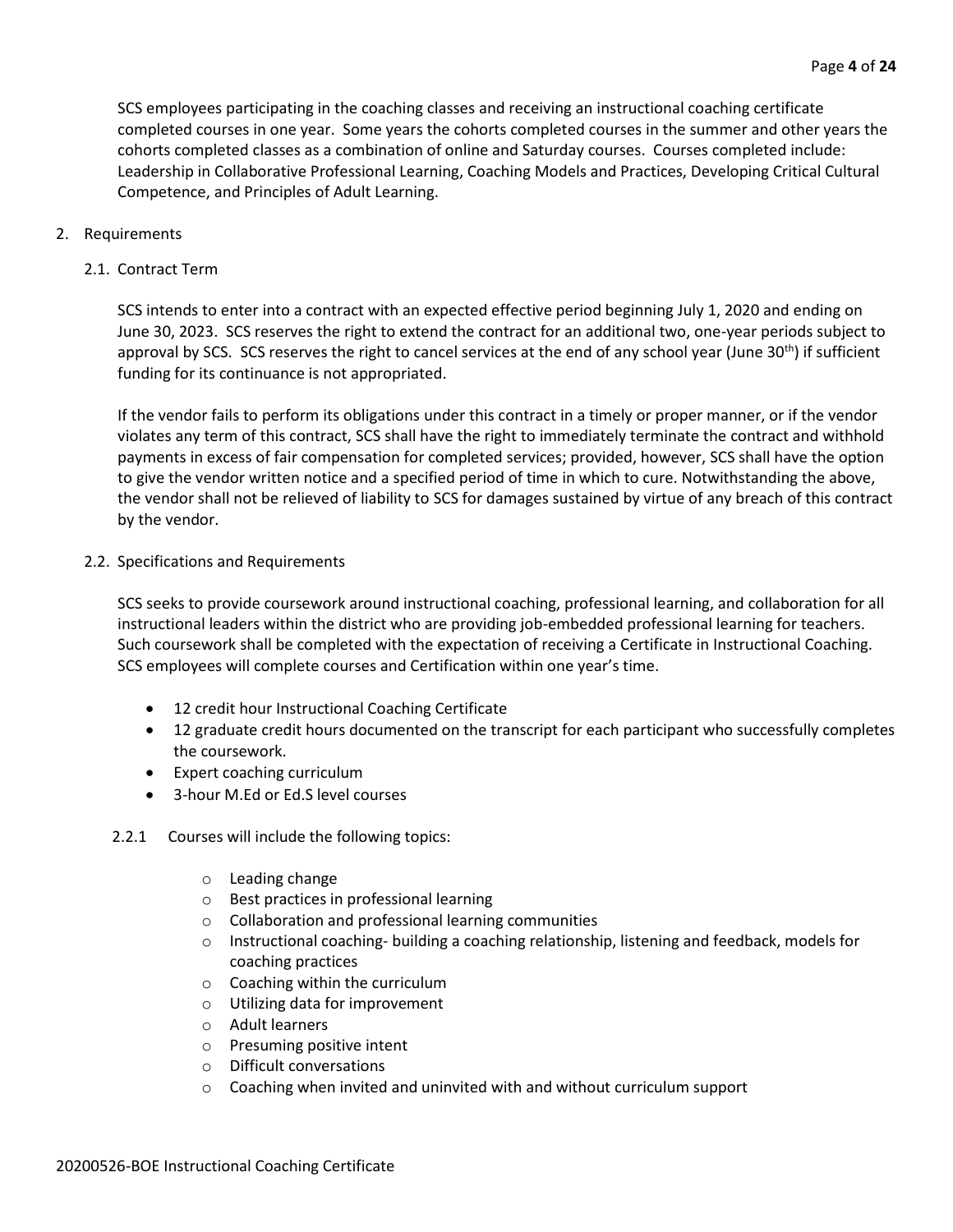# 2.2.2 Annual Planning Meeting

- An annual planning meeting will be held in July with the Assistant Director of Instruction or a designee.
- The meeting will review coursework for the upcoming school year.
- Briefly describe the implementation process.
- Describe the available implementation training. The training must occur on-site at SCS.
- 2.3. Other Products and Services (Platform 1 & 2)
	- The Proposer is encouraged to submit documentation for any other products and services offered in relation to the items listed in the RFP. Any additional products and services must be detailed in a separate tab. Any information submitted will not be utilized as part of the evaluation and award.
- 2.4. Cost Proposal

The Cost Proposal must be recorded on an exact duplicate of the attached form. The proposed cost shall incorporate all costs for services under the contract for the total contract period.

If a Proposer fails to submit a Cost Proposal as required, SCS shall determine the proposal to be non-responsive and reject it. Proposers must submit a separate Cost Proposal for each Platform.

- SCS reserves the right to enter into discussions with Proposers which have submitted proposals determined to be reasonably like of being considered for selection to assure a full understanding of and responsiveness to the RFP requirements. Every effort shall be afforded to assure fair and equal treatment with respect to the opportunity for discussion and/or revision of their respective proposals. Revisions may be permitted after the submission and prior to the award for the purpose of obtaining the best offers.
- SCS reserves the right to negotiate price and contract terms and conditions with the most qualified proposer(s) to provide the requested service. If a mutually beneficial agreement with the highest ranked firm is not reached, SCS reserves the right to enter into contract negotiations with the next highest ranked proposer and continue this process until an agreement is reached.
- Upon mutual agreement by both parties, SCS shall grant the right to extend the terms, conditions and prices of contract(s) awarded from this RFP to other Institutions (such as State, Local and/or Public Agencies) who express an interest in participating in any contract that results from this RFP. Each of the "piggyback" Institutions will issue their own purchasing documents for purchase of the goods/services. Proposer agrees that SCS shall bear no responsibility or liability for any agreements between Proposer and the other Institution(s) who desire to exercise this option.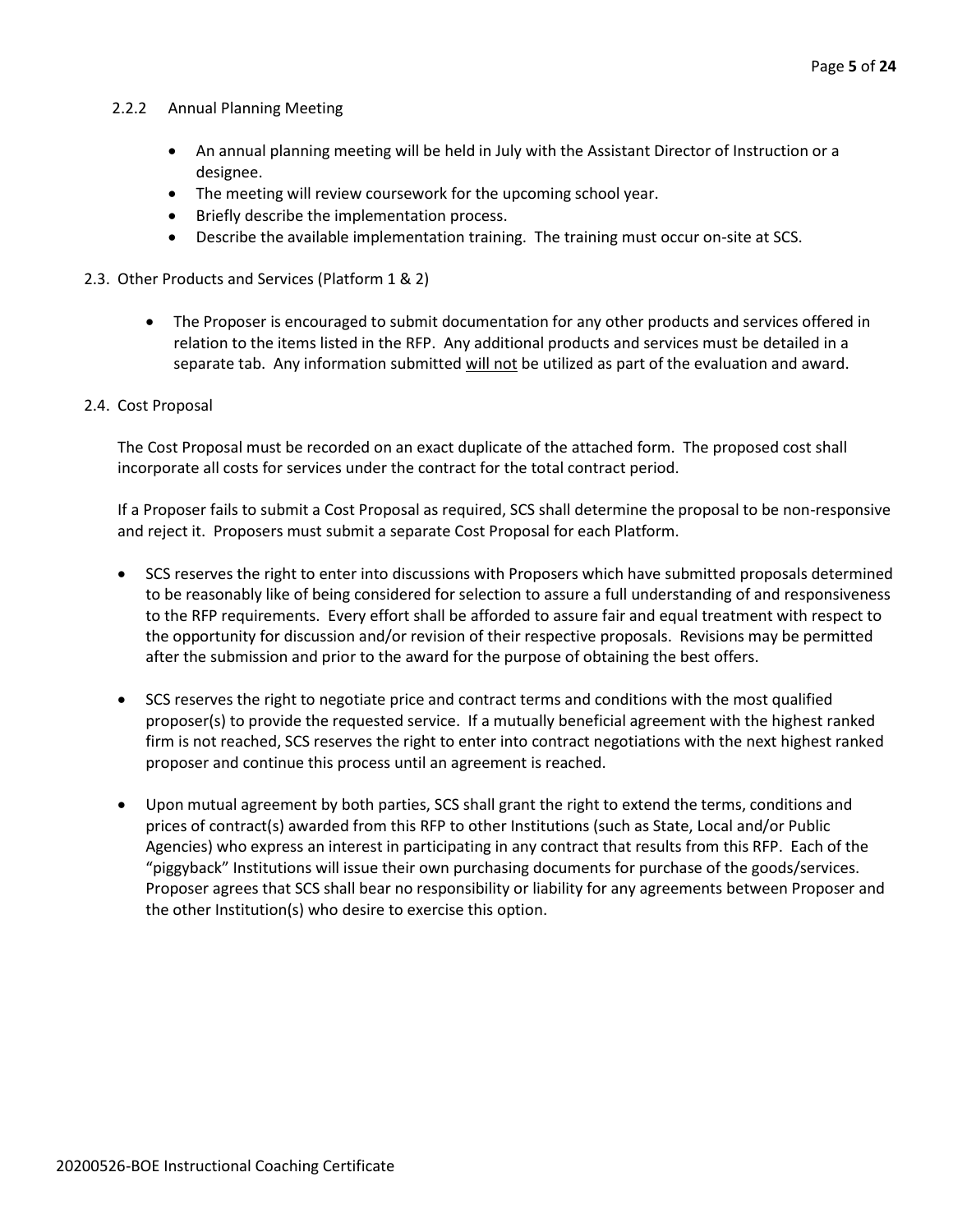- 3. Source Selection and Contract Award
	- Award(s), if made, will be made to the Responsive and Responsible proposer(s) whose proposal is most advantageous to SCS, taking into consideration price and the other evaluation criteria set forth in the RFP.
		- o General Criteria to be determined "Responsive"
			- Does the proposal include all required information, included completed attachment forms and affidavits?
			- Was the proposal delivered on or before the stated deadline? Did it include a detailed layout of proposed plan to be reviewed?
		- o General Criteria to be determined "Responsible"
			- Does the Proposer demonstrate an understanding of SCSs needs and proposed approach to the project?
			- Does the Proposer possess the ability, capacity, skill and financial resources to provide the service?
			- Can the Proposer take upon itself the responsibilities set forth in the RFP and produce the required outcomes in a timely fashion?
			- **■** Does the Proposer have the character, integrity, reputation, judgement, experience and efficiency required for the project?
- 4. Schedule of Events

SCS reserves the right, at its sole discretion, to adjust this schedule as it deems necessary. SCS will communicate any adjustments to the Schedule of Events to the potential Proposers from whom SCS has received a Notice of Intent to Propose.

| <b>RFP Issued</b>                                  | April 23, 2020                |
|----------------------------------------------------|-------------------------------|
| <b>RFP Submission DEADLINE</b>                     | May 26, 2020 @ 10:00 a.m. CDT |
| <b>Board Approval Date ESTIMATED (if required)</b> | June 2020                     |

5. Instructions for Proposal

# 5.1. Required Forms

- Proposer must complete and submit the Attachments in Section 6. Attachments may be omitted depending on the RFP requirements. Refer to the Table of Contents for omitted Attachments.
- Copy of Institution Accreditation (if applicable) in respective field.
- If applicable, the Proposer must include a copy of the contract(s) the Proposer will submit to be signed.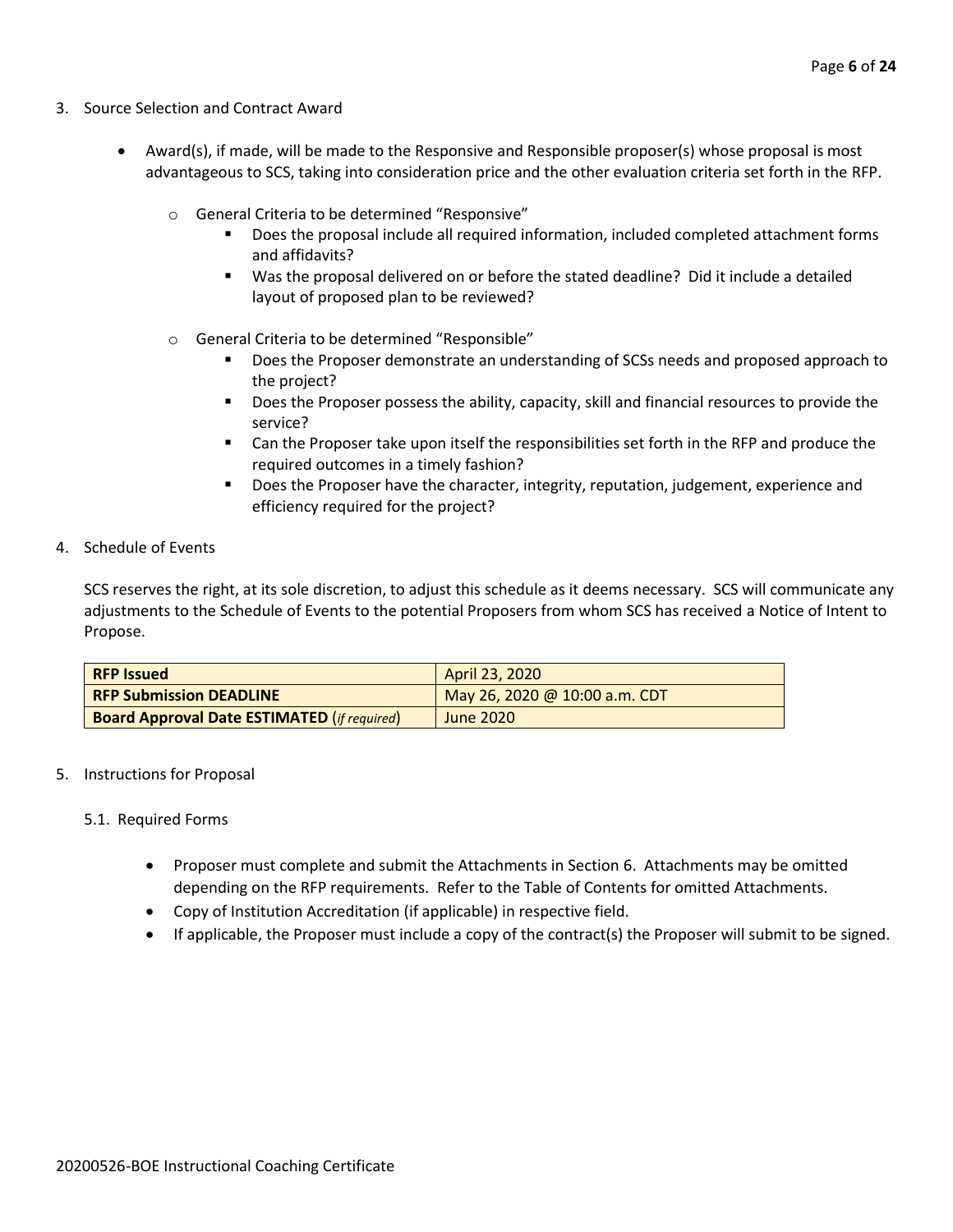# 5.2. New Vendors

- To comply with Internal Revenue Service requirements, all vendors who perform any type of service are required to have a current IRS Form W-9 on file with the SCS Finance Department. It is a mandatory requirement to complete the IRS Form W-9 (Attachment 6.9) included in this RFP.
- To comply with the Tennessee Lawful Employment Act (50-1-702 and 50-1-703), non-employees (individuals paid directly by the employer in exchange for the individual's labor or services) must have on file one (1) of the following documents:
	- o A valid Tennessee driver's license or photo identification;
	- $\circ$  A valid driver's license or photo identification from another state where the license requirements are at least as strict as those in Tennessee;
	- o A birth certificate issued by a U.S. state, jurisdiction or territory;
	- o A U.S. government issued certified birth certificate;
	- o A valid, unexpired U.S. passport;
	- o A U.S. certificate of birth abroad (DS-1350 or FS-545)
	- o A report of birth abroad of a U.S. citizen (FS-240);
	- o A certificate of citizenship (N560 or N561);
	- o A certificate of naturalization (N550, N570 or N578);
	- o A U.S citizen identification card (I-197 or I-179); or
	- $\circ$  Valid alien registration documentation or other proof of current immigration registration recognized by the United States Department of Homeland Security that contains the individual's complete legal name and current alien admission number or alien file number (or numbers if the individual has more than one number).
- 5.3. Acknowledgement of Insurance Requirements

By submitting a proposal, Proposer acknowledges that it has read and understands the insurance requirements for the proposal. The Proposer who may have employees, contractors or agents working on SCS properties shall carry current certificates for general and professional liability insurance and for workers' compensation of a minimum of \$250,000. The owner or Principal of each Proposer must also be insured by workers' compensation if they perform any of the services on SCS properties. There will be no exceptions to the insurance requirement. Proposer also understands that the evidence of required insurance must be submitted within fifteen (15) working days following notification of its offer being accepted; otherwise, SCS may rescind its acceptance of the Proposers proposal.

5.4. Clarification and Interpretation of RFP

The words "must" and "shall" in the RFP indicate mandatory requirements. Taking exception to any mandatory requirement shall be considered grounds for rejection. There are other requirements that SCS considers important but not mandatory. It is important to respond in a concise manner to each section and submit an itemized list of all exceptions.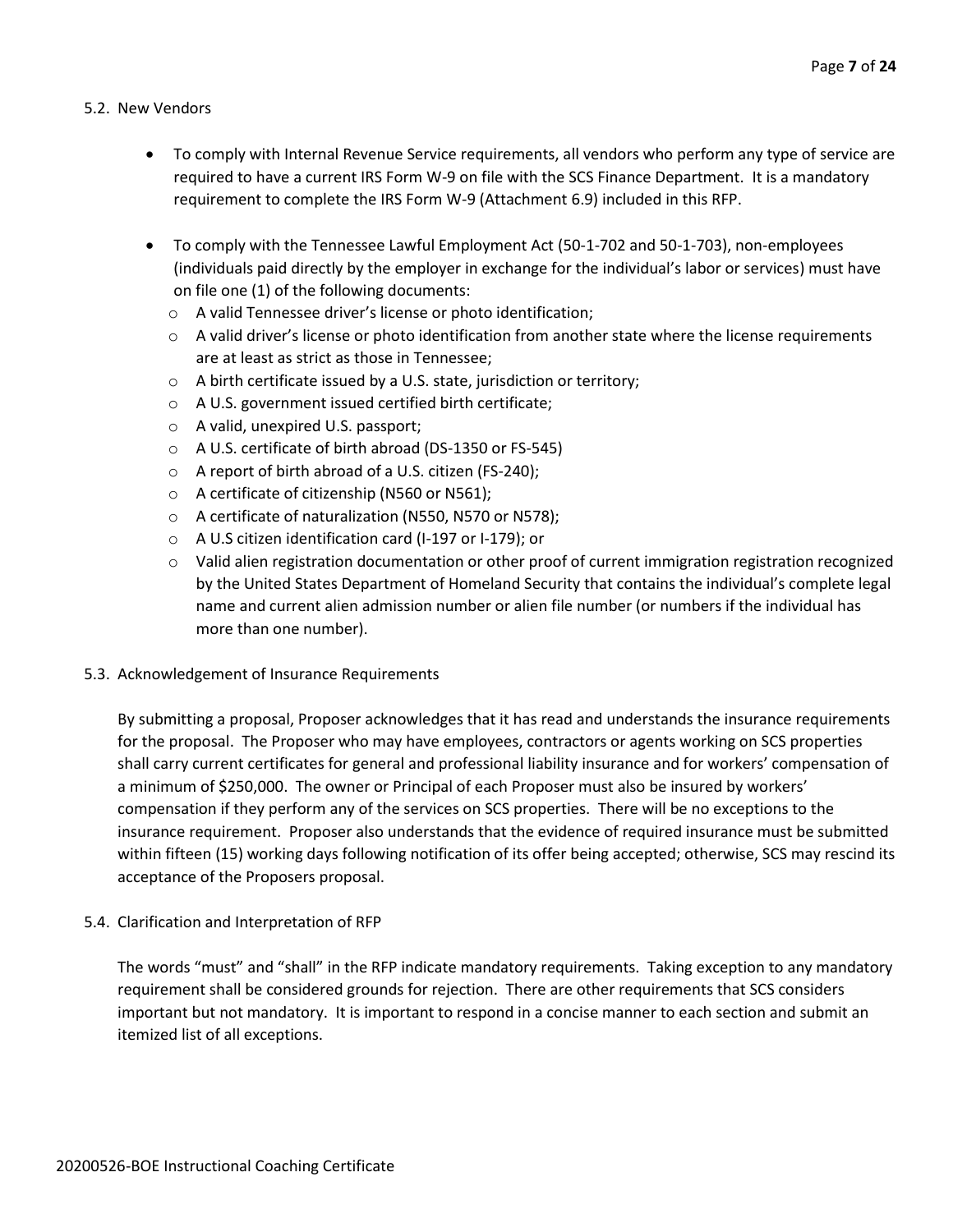# 5.5. Proposal Package

The package containing the proposal must be sealed and clearly marked on the outside of the package:

# **"20200526-BOE Instructional Coaching Certificate" DO NOT OPEN**

All sealed proposals packages must include all of the following. Any sealed proposals are subject to rejection as non-conforming if any applicable item is not included.

- One (1) Complete Original
- One (1) electronic format (CD/USB Drive)
- Original Signature on Original Proposal. NO copied or digital signatures.

Each response to this RFP must consist of a Technical Proposal and a Cost Proposal. The Technical and Cost proposal must be emailed to the Purchasing Supervisor and the Supervisor of Leadership and Development.

# 5.6. Delivery of Proposals

Proposals will be accepted until **May 26, 2020 10:00 a.m. CDT**. Proposals received after that time can be deemed invalid. Vendors mailing proposal packages must allow sufficient time to ensure receipt of their package by the time specified. There will be no exceptions. Proposals will be opened and read aloud. The reading of the bids will begin at **10:00 a.m. CDT**.

Due to the nature of deliveries to the SCS Support Services Facility by carriers such as UPS, FedEx and such like; if mailing the proposal package, it will be accepted if the date and time on the delivery confirmation are indicated to be on or before the Proposal Deadline.

| Delivery Address: | Sumner County Board of Education |
|-------------------|----------------------------------|
|                   | Attn: Purchasing Supervisor      |
|                   | 1500 Airport Road                |
|                   | Gallatin, TN 37066               |

# 5.7. Evaluation of Proposals

SCS will consider qualifications and experience, technical approach, and cost in the evaluation of proposals. The maximum points that shall be awarded for each of these categories are detailed below. The proposal evaluation process is designed to award the bid not necessarily to the Proposer of least cost, but rather to the Proposer with the best combination of attributes based upon the needs to Sumner County Schools.

The SCS Supervisor of Leadership and Development will first examine the proposals to reject those that are clearly non-responsive to the stated requirements. Proposers who are determined to be non-responsive and/or non-responsible will be notified of this determination.

A Proposal Evaluation Team, appropriate to the scope and nature of the RFP, will evaluate each Technical Proposal that appears responsive to the RFP. Each Proposal Evaluation Team member will independently evaluate each proposal.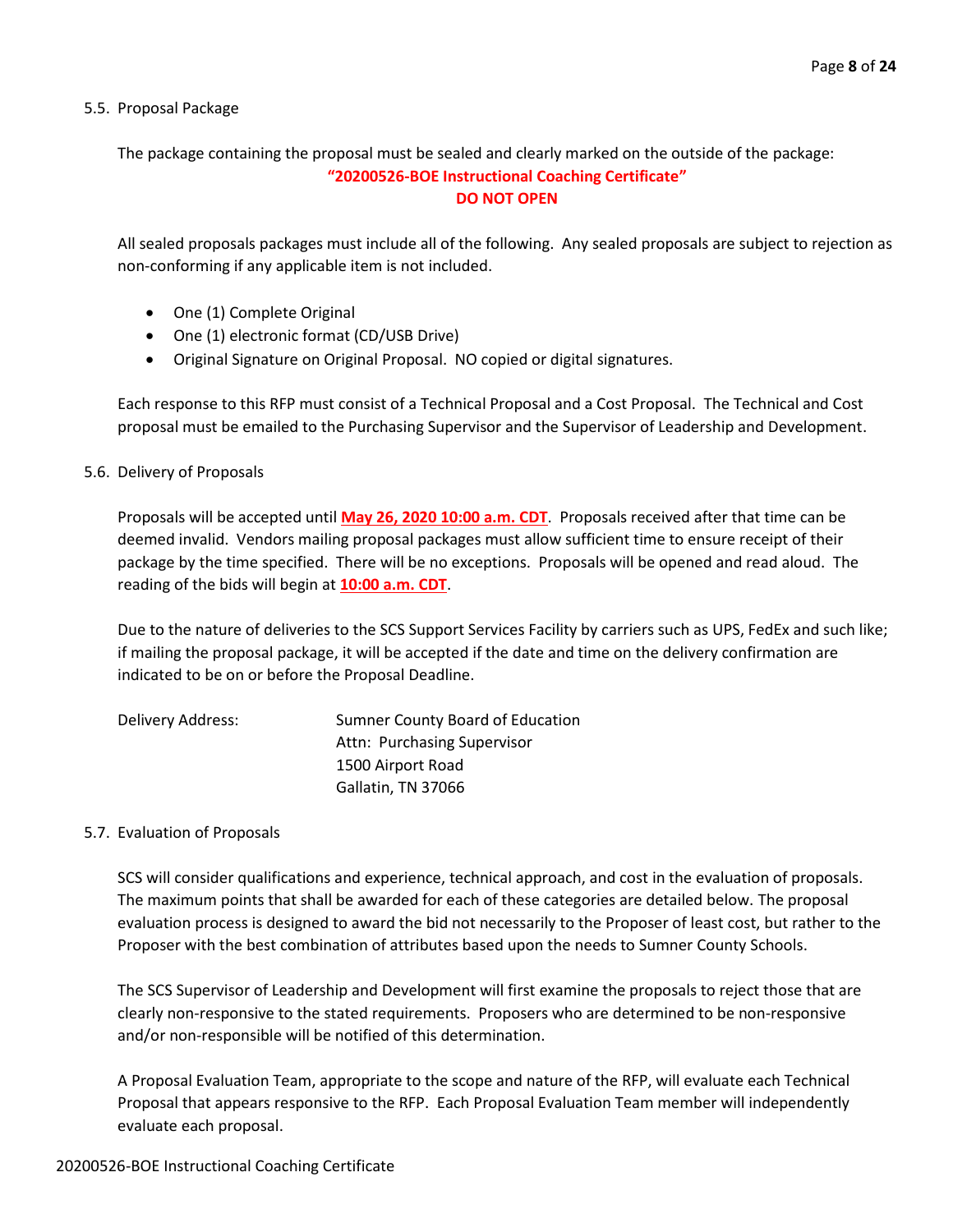# 5.8. Protests

In the event that any interested party finds any part of the listed specifications, terms or conditions to be discrepant, incomplete or otherwise questionable in any respect; it shall be the responsibility of the concerned party to notify the SCS Purchasing Office of such matters immediately upon receipt of the RFP. All notifications must be sent to the Purchasing Supervisor via email at [purchasing@sumnerschools.org.](mailto:purchasing@sumnerschools.org)

Any actual or prospective Proposer who is aggrieved in connection with the RFP or award of a contract may protest to the Purchasing Supervisor and/or the Sumner County Board of Education at its regularly scheduled meeting.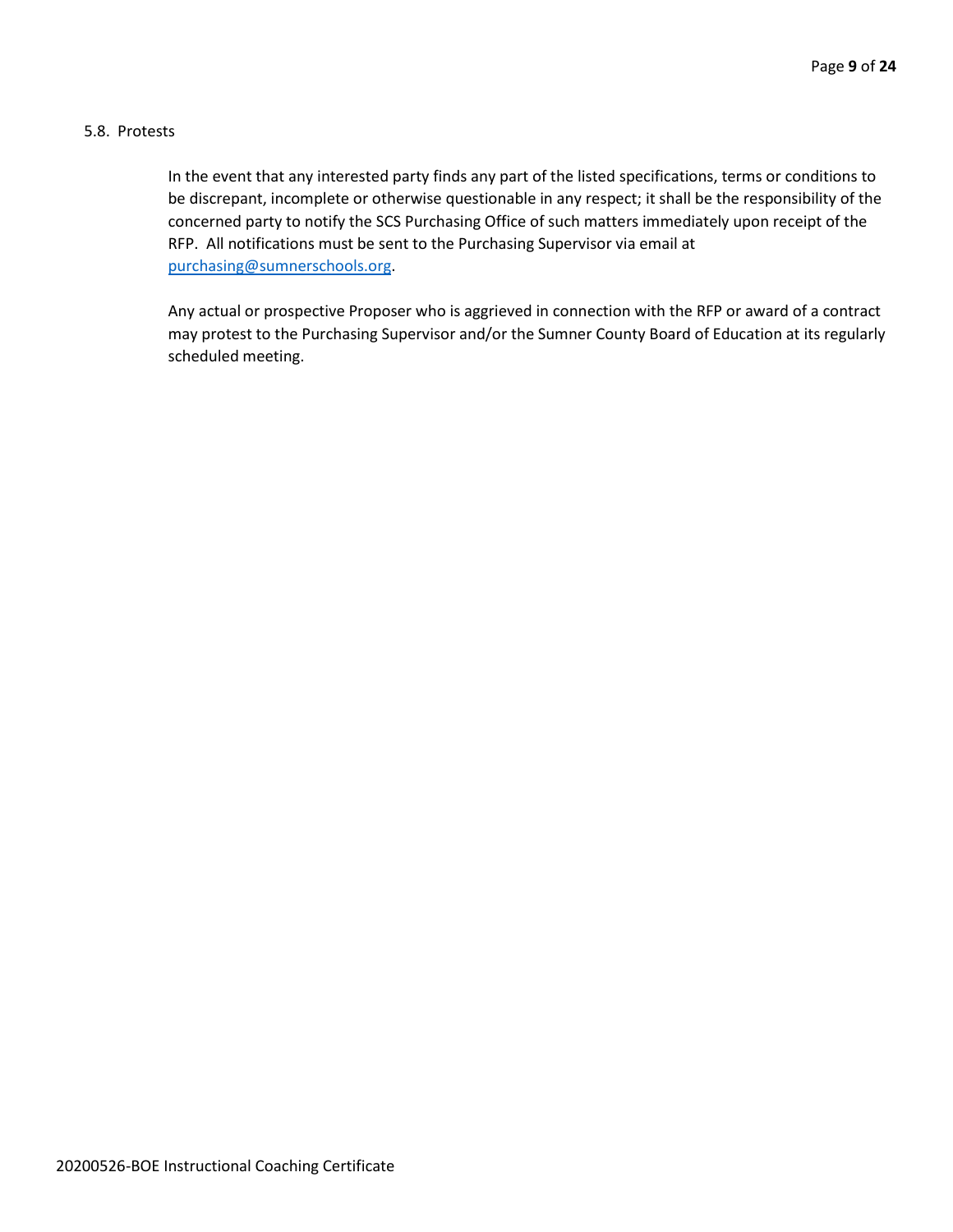# **ATTACHMENT 6.1 - Contact Information**

| <b>Company Legal Name:</b>                 |          |  |
|--------------------------------------------|----------|--|
| <b>Company Official Address:</b>           |          |  |
|                                            |          |  |
| Company Web Site (URL):                    |          |  |
|                                            |          |  |
|                                            |          |  |
| Contact Person for project administration: |          |  |
|                                            |          |  |
|                                            |          |  |
|                                            |          |  |
|                                            | (office) |  |
|                                            |          |  |
|                                            | (mobile) |  |
|                                            |          |  |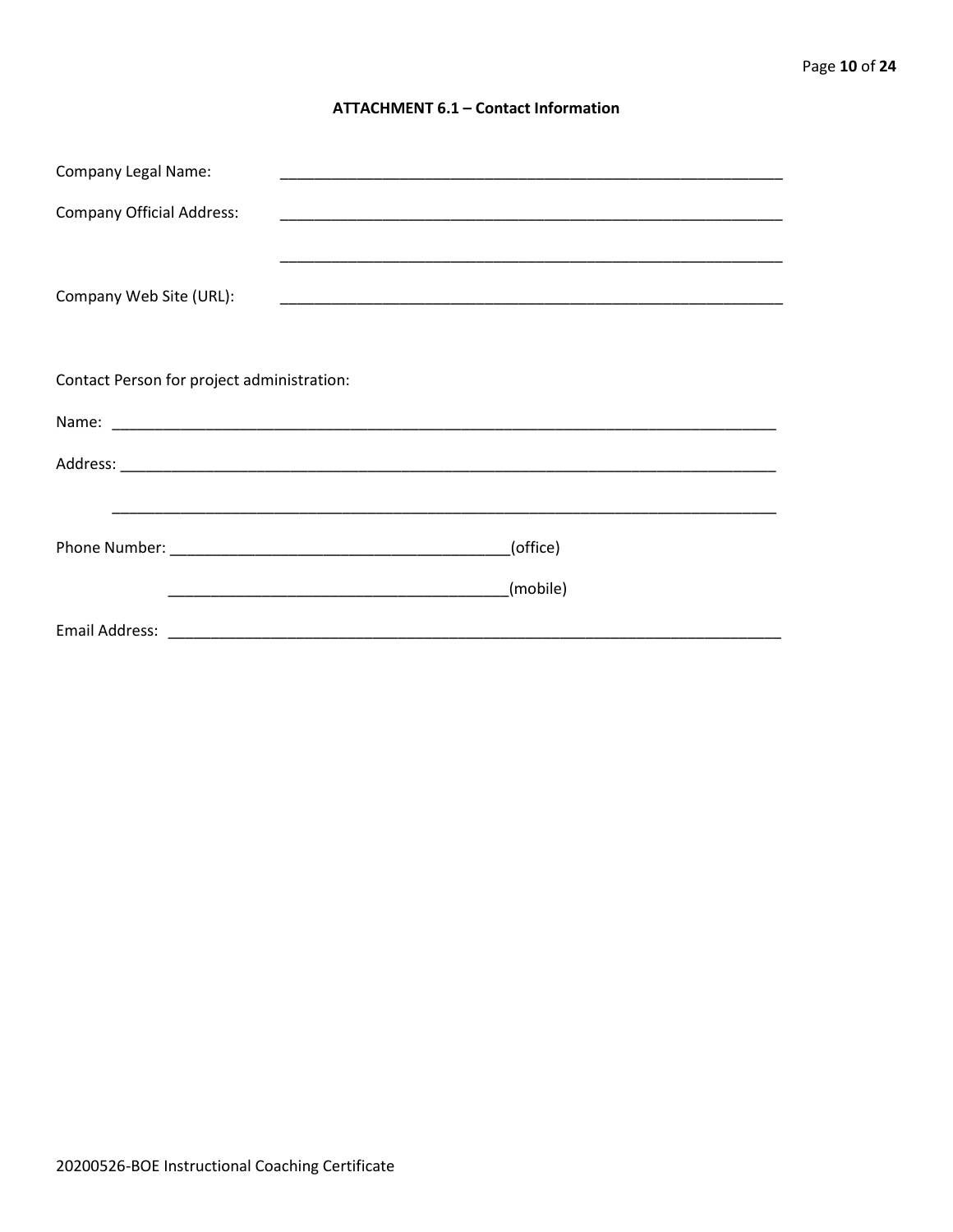

Date \_\_\_\_\_\_\_\_\_\_\_\_\_\_\_\_\_\_\_\_\_\_\_\_\_\_\_\_\_\_\_\_

Attn: Purchasing Supervisor 1500 Airport Road Gallatin, TN 37066

# **ATTACHMENT 6.2 – Bid Form/Certification 20200526-BOE Instructional Coaching Certificate Program**

| a duly authorized representative of |
|-------------------------------------|
|                                     |

\_\_\_\_\_\_\_\_\_\_\_\_\_\_\_\_\_\_\_\_\_\_\_\_\_\_\_\_\_\_\_\_\_\_\_\_\_\_\_\_\_\_\_\_\_\_\_\_\_\_\_\_\_\_\_\_\_\_\_\_\_\_\_\_\_\_ hereby submit our bid for **20200526-**

**BOE Instructional Coaching Certificate Program** in accordance with the specifications and instructions set forth in these

bid documents.

**PRICING TO BE SUBMITTED ON ATTACHED "COST PROPOSAL & SCORING GUIDE".**

Authorized Signature \_\_\_\_\_\_\_\_\_\_\_\_\_\_\_\_\_\_\_\_\_\_\_\_\_\_\_\_\_\_\_\_\_\_\_\_\_\_\_\_\_\_\_\_\_\_\_\_\_\_\_\_\_\_\_\_\_\_\_ Title \_\_\_\_\_\_\_\_\_\_\_\_\_\_\_\_\_\_\_\_\_\_\_\_\_\_\_\_\_\_\_\_\_\_\_\_\_\_\_\_\_\_\_\_\_\_\_\_\_\_\_\_\_\_\_\_\_\_\_\_\_\_\_\_\_\_\_\_\_\_\_\_\_ Printed Name and the set of the set of the set of the set of the set of the set of the set of the set of the set of the set of the set of the set of the set of the set of the set of the set of the set of the set of the set Vendor Legal Name was also as a series of the series of the series of the series of the series of the series of the series of the series of the series of the series of the series of the series of the series of the series o Address \_\_\_\_\_\_\_\_\_\_\_\_\_\_\_\_\_\_\_\_\_\_\_\_\_\_\_\_\_\_\_\_\_\_\_\_\_\_\_\_\_\_\_\_\_\_\_\_\_\_\_\_\_\_\_\_\_\_\_\_\_\_\_\_\_\_\_\_\_\_

(*street*) (*city, state, zip*)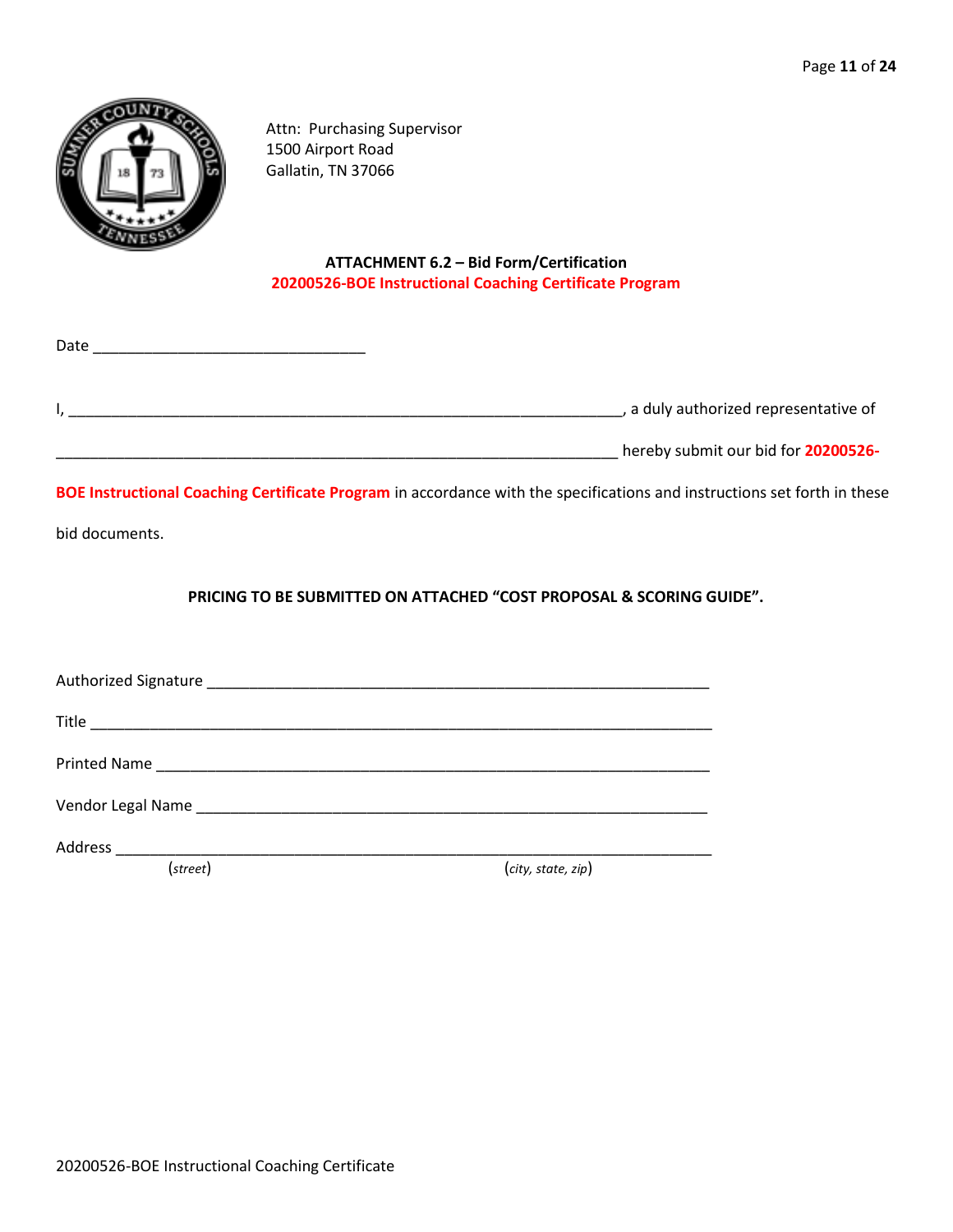# **ATTACHMENT 6.3 - References**

Proposer must submit a minimum of three (3) reference from current K-12 clients of similar size.

\*Proposers may copy this page and submit additional references.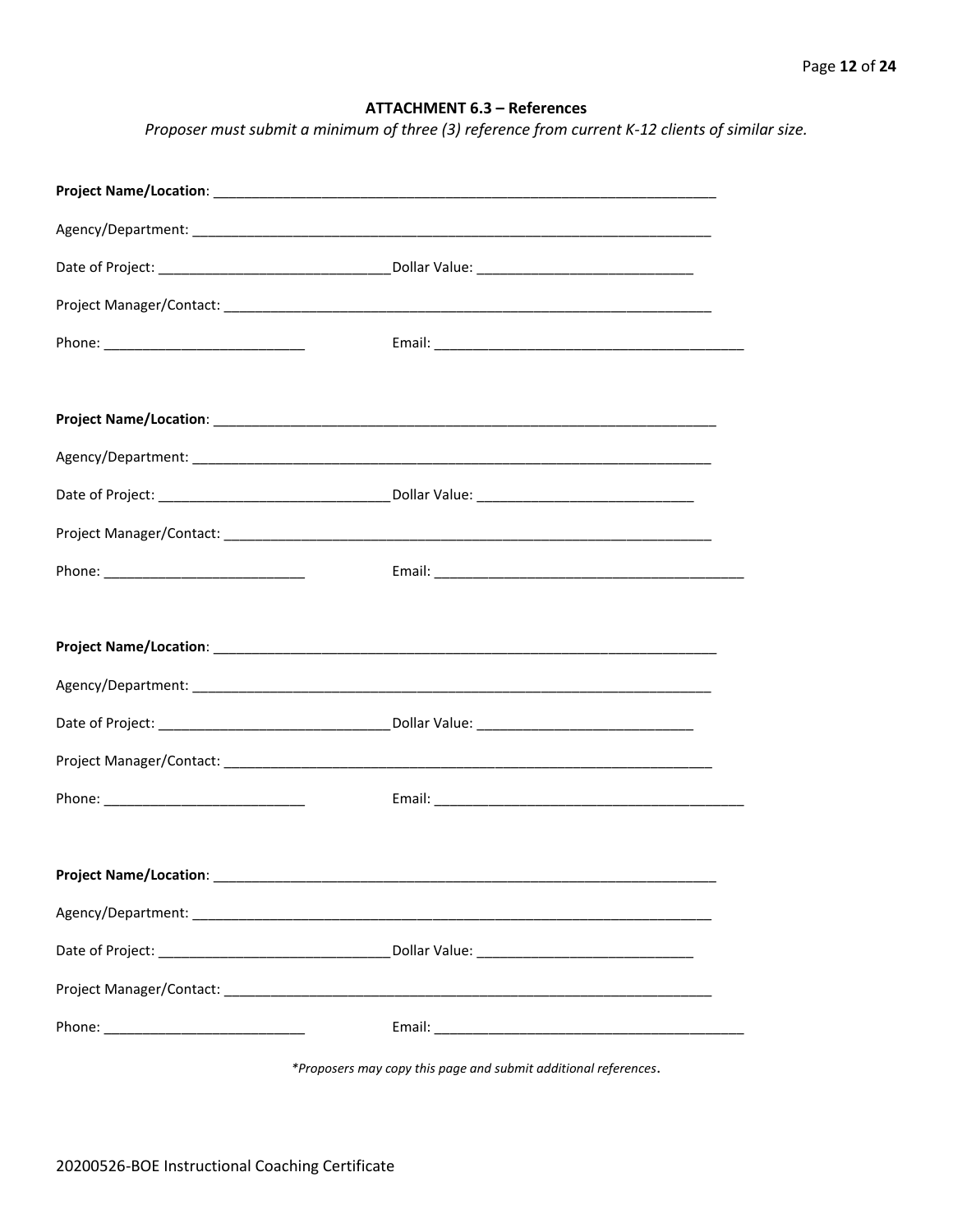# **ATTACHMENT 6.4 – Condition of Submitting Proposal**

The undersigned Proposer has carefully examined all instructions, requirements, specifications, terms and conditions of the RFP and certifies:

- It is a reputable company regularly engaged in providing goods and/or services necessary to meet the requirements, specifications, terms and conditions of the RFP.
- All statements, information and representations prepared and submitted in response to the RFP are current, complete, true and accurate. Proposer acknowledges that the Sumner County Board of Education (SCS) will rely on such statements, information and representations in selecting the successful proposer(s).
- That the prices quoted shall be SCSs pricing for the products and/or service.
- It shall be bound by all statements, representations, warranties and guarantees made in its proposal.
- Proposer acknowledges that the contract may be canceled if any conflict of interest or appearance of a conflict of interest is discovered by SCS, in its sole discretion.
- All purchase orders must be duly authorized and executed by SCS and subject to the terms and conditions of the RFP.

By checking this box, Proposer agrees that SCS reserves the right to extend the terms, conditions, and prices of this contract to other Institutions (such as State, Local and/or Public Agencies) who express an interest in participating in any contract that results from this RFP. Each of the piggyback Institutions will issue their own purchasing documents for the goods/services. Proposer agrees that SCS shall bear no responsibility or liability for any agreements between Proposer and the other Institution(s) who desire to exercise this option.

| ADDRESS: |          |
|----------|----------|
|          |          |
| PHONE:   | (office) |
|          | (mobile) |
| EMAIL:   |          |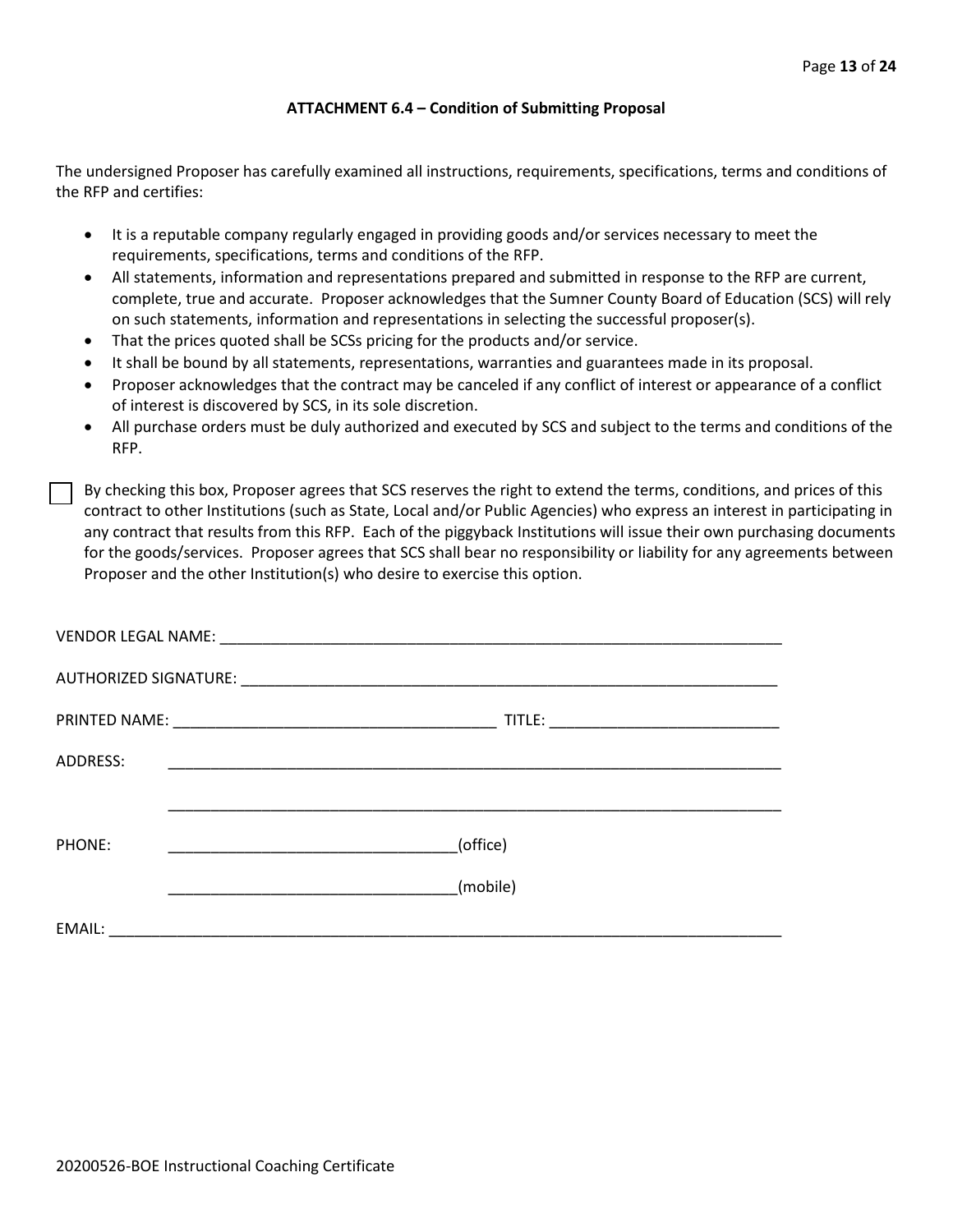## **ATTACHMENT 6.5 – Statement of Non-Collusion**

The undersigned affirms that they are duly authorized to execute this contract, that this company, corporation, firm, partnership or individual has not prepared this proposal in collusion with any other respondent, and that the contents of this proposal as to prices, terms or conditions of said proposal have not been communicated by the undersigned nor by any employee or agent to any other person engaged in this type of business prior to the official opening of this proposal.

| Address: |          |  |  |  |
|----------|----------|--|--|--|
|          | (office) |  |  |  |
|          |          |  |  |  |
|          |          |  |  |  |
|          |          |  |  |  |
|          |          |  |  |  |
|          |          |  |  |  |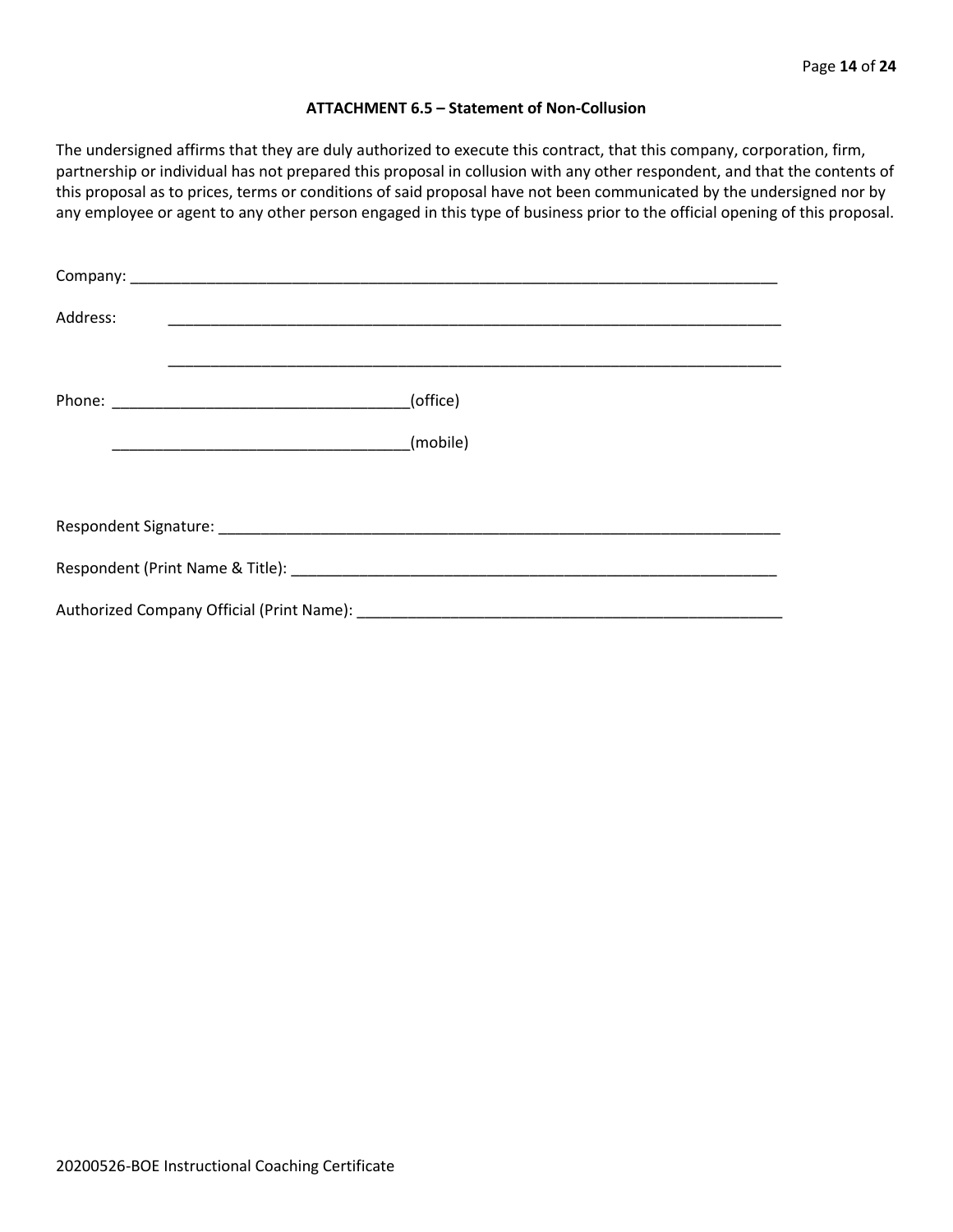#### **ATTACHMENT 6.6 – Attestation Re Personnel**

# **ATTESTATION RE PERSONNEL USED IN CONTRACT PERFORMANCE**

| <b>CONTRACTOR LEGAL ENTITY NAME:</b>                                   |  |
|------------------------------------------------------------------------|--|
| FEDERAL EMPLOYER IDENTIFICATION NUMBER:<br>(or Social Security Number) |  |

**The Contractor, identified above, does hereby attest, certify, warrant, and assure that the Contractor shall not knowingly utilize the services of an illegal immigrant in the performance of this Contract and shall not knowingly utilize the services of any subcontractor who will utilize the services of an illegal immigrant in the performance of this Contract.**

**SIGNATURE & DATE:**

NOTICE: This attestation MUST be signed by an individual empowered to contractually bind the Contractor.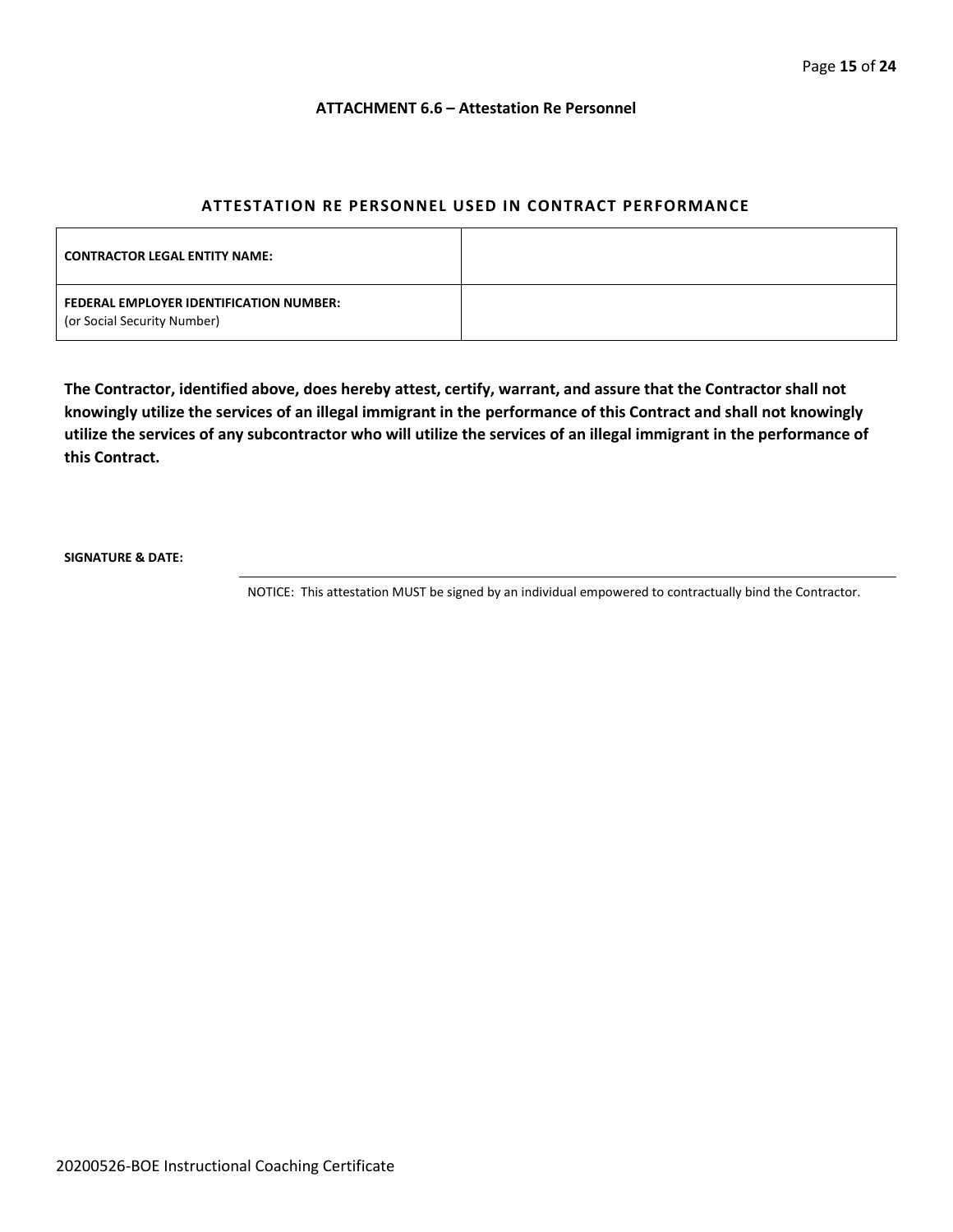## **ATTACHMENT 6.7 – Drug Free Workplace Affidavit**

# **DRUG-FREE WORKPLACE**

The Sumner County Board of Education is committed to maintaining a safe and productive work environment for its employees and to providing high quality service to its citizens. The goal of this policy is for Sumner County Board of Education employees and contractors to remain, or become and remain, drug-free. Abuse and dependency on alcohol and/or drugs can seriously affect the health of employees, contractors and citizens, jeopardize personal safety, impact the safety of others and impair job performance.

Drug-Free Workplace Act of 1988 – Sumner County Board of Education is governed by the Drug-Free Workplace Act of 1988 (Pub. L. 100-690, Title V, Subtitle D).

Omnibus Transportation Employee Testing Act of 1991 – Sumner County Board of Education is governed by the Omnibus Transportation Employee Testing Act of 1991 (Pub. L. 102-143, Title V).

Right to an Alcohol and Drug-Free Workplace - Employees have the right to work in an alcohol and drug-free environment and to work with persons free from the effects of alcohol and/or drugs.

Required Alcohol and Drug Tests - Alcohol and drug testing for safety sensitive employees shall be in accordance with the provisions contained in the Sumner County Board of Education Alcohol and Drug Policy adopted by departments which have safety sensitive positions.

Contracts – Any contractors providing goods or services to Sumner County Board of Education must comply with all State and Federal drug free workplace laws, rules and regulations and so certify this compliance by completion of the DRUG-FREE WORKPLACE AFFIDAVIT (attached page 2).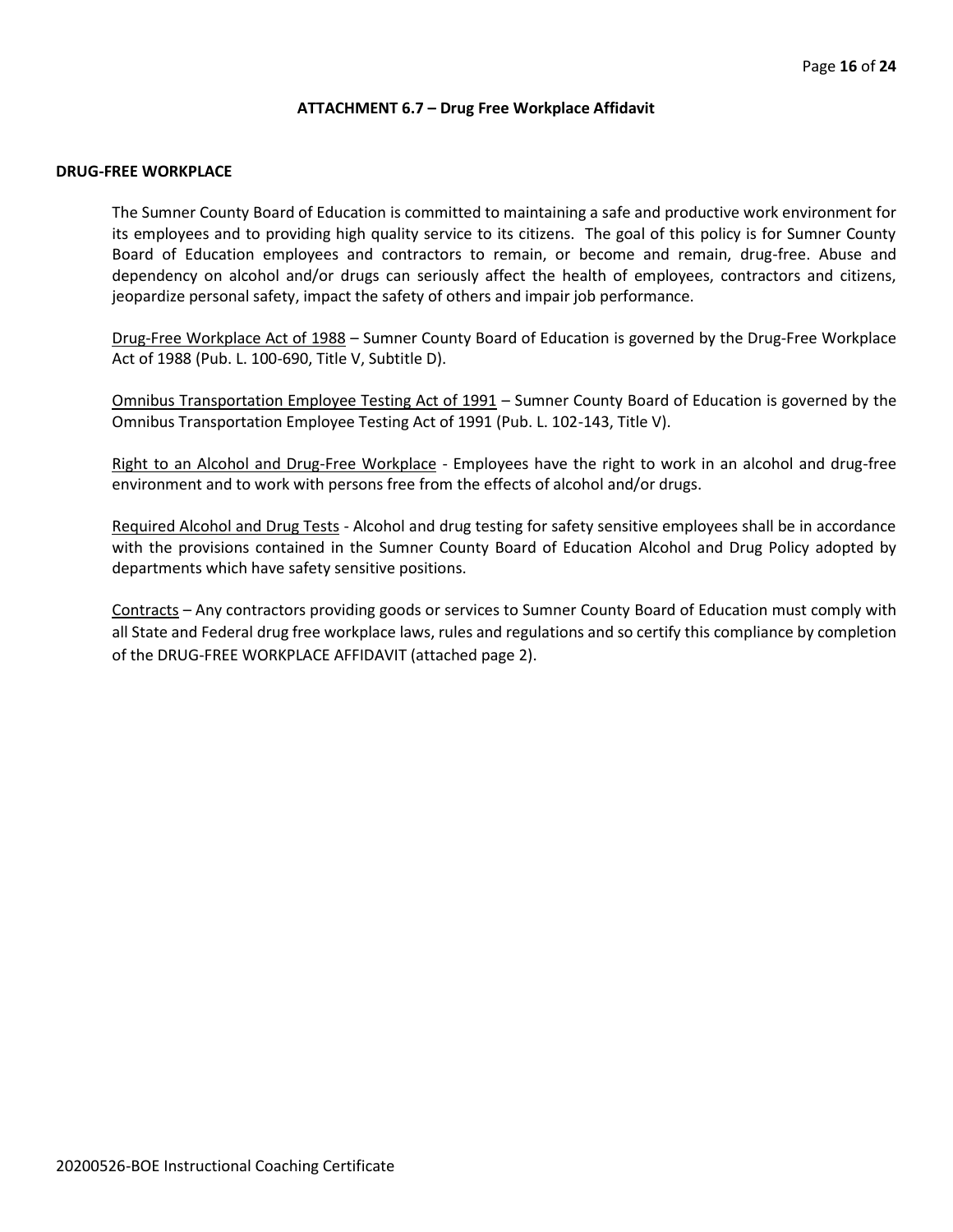## **DRUG-FREE WORKPLACE AFFIDAVIT** (page 2)

STATE OF

COUNTY OF

The undersigned, principal officer of \_\_\_\_\_\_\_\_\_\_\_\_\_\_\_\_\_\_\_\_\_\_\_\_\_\_\_\_\_\_, an employer of five (5) or more employees contracting with Sumner County Board of Education to provide goods or services, hereby states under oath as follows:

- 1. The undersigned is a principal officer of \_\_\_\_\_\_\_\_\_\_\_\_\_\_\_\_\_\_\_\_\_\_\_\_\_\_\_\_\_\_\_\_\_\_\_\_\_\_\_ (hereinafter referred to as the "Company") and is duly authorized to execute this Affidavit on behalf of the Company.
- 2. The Company submits this Affidavit because it shall be receiving pay pursuant to a contract with the state or any local government to provide goods or services.
- 3. The Company is in compliance with all State and Federal Laws, Rules and Regulations requiring a drug-free workplace program.

Further affiant saith not.

Principal Officer:\_\_\_\_\_\_\_\_\_\_\_\_\_\_\_\_\_\_\_\_\_\_\_\_\_\_\_\_\_\_\_\_\_\_\_\_\_\_\_\_\_

STATE OF \_\_\_\_\_\_\_\_\_\_\_\_\_\_\_\_\_\_\_

COUNTY OF

Before me personally appeared \_\_\_\_\_\_\_\_\_\_\_\_\_\_\_\_\_\_\_\_\_\_\_\_\_\_\_\_\_, with whom I am personally acquainted (or proved to me on the basis of satisfactory evidence) and who acknowledged that such person executed the foregoing affidavit for the purposes therein contained.

Witness my hand and seal at office this \_\_\_\_\_\_\_\_\_\_\_\_\_ day of \_\_\_\_\_\_\_\_\_\_\_\_\_\_\_\_\_\_\_, 20\_\_\_\_.

Notary Public

My commission expires: \_\_\_\_\_\_\_\_\_\_\_\_\_\_\_\_\_\_\_\_\_\_\_

\_\_\_\_\_\_\_\_\_\_\_\_\_\_\_\_\_\_\_\_\_\_\_\_\_\_\_\_\_\_\_\_\_\_\_\_\_\_\_\_\_\_\_\_\_\_\_\_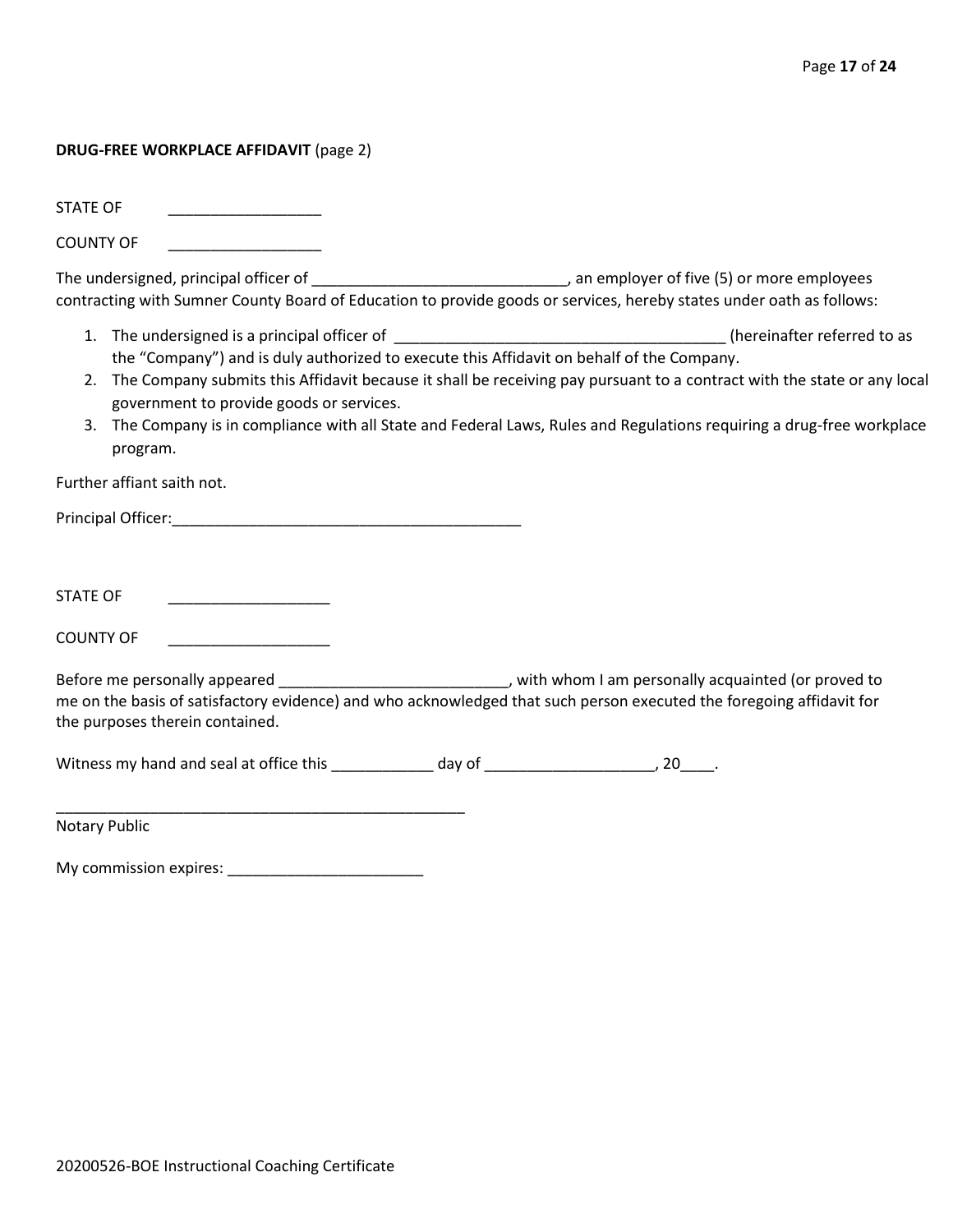# **ATTACHMENT 6.8 – W9**

| <b>Request for Taxpayer</b><br>(Rev. December 2014)<br><b>Identification Number and Certification</b><br>Department of the Treasury<br>Internal Revenue Service<br>1 Name (as shown on your income tax return). Name is required on this line; do not leave this line blank.                                                                                                                                                                                                                                      |                                                                                                                                                                                                          |                                                                                                                                                                                                                                                                                                                                                                                                                                                                                                                                                                                                                               |                                                                                                                                                                                                        |                                                                                                                                                                  |    |  | Give Form to the<br>requester. Do not<br>send to the IRS. |  |                                                                                     |  |  |  |
|-------------------------------------------------------------------------------------------------------------------------------------------------------------------------------------------------------------------------------------------------------------------------------------------------------------------------------------------------------------------------------------------------------------------------------------------------------------------------------------------------------------------|----------------------------------------------------------------------------------------------------------------------------------------------------------------------------------------------------------|-------------------------------------------------------------------------------------------------------------------------------------------------------------------------------------------------------------------------------------------------------------------------------------------------------------------------------------------------------------------------------------------------------------------------------------------------------------------------------------------------------------------------------------------------------------------------------------------------------------------------------|--------------------------------------------------------------------------------------------------------------------------------------------------------------------------------------------------------|------------------------------------------------------------------------------------------------------------------------------------------------------------------|----|--|-----------------------------------------------------------|--|-------------------------------------------------------------------------------------|--|--|--|
| σû                                                                                                                                                                                                                                                                                                                                                                                                                                                                                                                |                                                                                                                                                                                                          | 2 Business name/disregarded entity name, if different from above                                                                                                                                                                                                                                                                                                                                                                                                                                                                                                                                                              |                                                                                                                                                                                                        |                                                                                                                                                                  |    |  |                                                           |  |                                                                                     |  |  |  |
| Specific Instructions on page<br>4 Exemptions (codes apply only to<br>3 Check appropriate box for federal tax classification; check only one of the following seven boxes:<br>certain entities, not individuals; see<br>C Corporation<br>S Corporation Partnership<br>Trust/estate<br>Individual/sole proprietor or<br>instructions on page 3):<br>single-member LLC<br>Exempt payee code (if any)<br>Limited liability company. Enter the tax classification (C=C corporation, S=S corporation, P=partnership) ▶ |                                                                                                                                                                                                          |                                                                                                                                                                                                                                                                                                                                                                                                                                                                                                                                                                                                                               |                                                                                                                                                                                                        |                                                                                                                                                                  |    |  |                                                           |  |                                                                                     |  |  |  |
| Print or type                                                                                                                                                                                                                                                                                                                                                                                                                                                                                                     | Other (see instructions) ▶                                                                                                                                                                               | Note. For a single-member LLC that is disregarded, do not check LLC; check the appropriate box in the line above for<br>the tax classification of the single-member owner.                                                                                                                                                                                                                                                                                                                                                                                                                                                    |                                                                                                                                                                                                        |                                                                                                                                                                  |    |  | code (if any)                                             |  | Exemption from FATCA reporting<br>(Applies to accounts maintained outside the U.S.) |  |  |  |
| See                                                                                                                                                                                                                                                                                                                                                                                                                                                                                                               | 6 City, state, and ZIP code                                                                                                                                                                              | 5 Address (number, street, and apt. or suite no.)                                                                                                                                                                                                                                                                                                                                                                                                                                                                                                                                                                             |                                                                                                                                                                                                        | Requester's name and address (optional)                                                                                                                          |    |  |                                                           |  |                                                                                     |  |  |  |
|                                                                                                                                                                                                                                                                                                                                                                                                                                                                                                                   |                                                                                                                                                                                                          | 7 List account number(s) here (optional)                                                                                                                                                                                                                                                                                                                                                                                                                                                                                                                                                                                      |                                                                                                                                                                                                        |                                                                                                                                                                  |    |  |                                                           |  |                                                                                     |  |  |  |
| Part I                                                                                                                                                                                                                                                                                                                                                                                                                                                                                                            |                                                                                                                                                                                                          | <b>Taxpayer Identification Number (TIN)</b>                                                                                                                                                                                                                                                                                                                                                                                                                                                                                                                                                                                   |                                                                                                                                                                                                        |                                                                                                                                                                  |    |  |                                                           |  |                                                                                     |  |  |  |
|                                                                                                                                                                                                                                                                                                                                                                                                                                                                                                                   |                                                                                                                                                                                                          | Enter your TIN in the appropriate box. The TIN provided must match the name given on line 1 to avoid                                                                                                                                                                                                                                                                                                                                                                                                                                                                                                                          |                                                                                                                                                                                                        |                                                                                                                                                                  |    |  | Social security number                                    |  |                                                                                     |  |  |  |
|                                                                                                                                                                                                                                                                                                                                                                                                                                                                                                                   | TIN on page 3.                                                                                                                                                                                           | backup withholding. For individuals, this is generally your social security number (SSN). However, for a<br>resident alien, sole proprietor, or disregarded entity, see the Part I instructions on page 3. For other<br>entities, it is your employer identification number (EIN). If you do not have a number, see How to get a                                                                                                                                                                                                                                                                                              |                                                                                                                                                                                                        |                                                                                                                                                                  | or |  |                                                           |  |                                                                                     |  |  |  |
|                                                                                                                                                                                                                                                                                                                                                                                                                                                                                                                   | guidelines on whose number to enter.                                                                                                                                                                     | Note. If the account is in more than one name, see the instructions for line 1 and the chart on page 4 for                                                                                                                                                                                                                                                                                                                                                                                                                                                                                                                    |                                                                                                                                                                                                        |                                                                                                                                                                  |    |  | <b>Employer identification number</b><br>-                |  |                                                                                     |  |  |  |
| Part II                                                                                                                                                                                                                                                                                                                                                                                                                                                                                                           | <b>Certification</b>                                                                                                                                                                                     |                                                                                                                                                                                                                                                                                                                                                                                                                                                                                                                                                                                                                               |                                                                                                                                                                                                        |                                                                                                                                                                  |    |  |                                                           |  |                                                                                     |  |  |  |
|                                                                                                                                                                                                                                                                                                                                                                                                                                                                                                                   | Under penalties of perjury, I certify that:                                                                                                                                                              |                                                                                                                                                                                                                                                                                                                                                                                                                                                                                                                                                                                                                               |                                                                                                                                                                                                        |                                                                                                                                                                  |    |  |                                                           |  |                                                                                     |  |  |  |
|                                                                                                                                                                                                                                                                                                                                                                                                                                                                                                                   |                                                                                                                                                                                                          | 1. The number shown on this form is my correct taxpayer identification number (or I am waiting for a number to be issued to me); and                                                                                                                                                                                                                                                                                                                                                                                                                                                                                          |                                                                                                                                                                                                        |                                                                                                                                                                  |    |  |                                                           |  |                                                                                     |  |  |  |
|                                                                                                                                                                                                                                                                                                                                                                                                                                                                                                                   |                                                                                                                                                                                                          | 2. I am not subject to backup withholding because: (a) I am exempt from backup withholding, or (b) I have not been notified by the Internal Revenue<br>Service (IRS) that I am subject to backup withholding as a result of a failure to report all interest or dividends, or (c) the IRS has notified me that I am<br>no longer subject to backup withholding; and                                                                                                                                                                                                                                                           |                                                                                                                                                                                                        |                                                                                                                                                                  |    |  |                                                           |  |                                                                                     |  |  |  |
|                                                                                                                                                                                                                                                                                                                                                                                                                                                                                                                   |                                                                                                                                                                                                          | 3. I am a U.S. citizen or other U.S. person (defined below); and                                                                                                                                                                                                                                                                                                                                                                                                                                                                                                                                                              |                                                                                                                                                                                                        |                                                                                                                                                                  |    |  |                                                           |  |                                                                                     |  |  |  |
|                                                                                                                                                                                                                                                                                                                                                                                                                                                                                                                   |                                                                                                                                                                                                          | 4. The FATCA code(s) entered on this form (if any) indicating that I am exempt from FATCA reporting is correct.                                                                                                                                                                                                                                                                                                                                                                                                                                                                                                               |                                                                                                                                                                                                        |                                                                                                                                                                  |    |  |                                                           |  |                                                                                     |  |  |  |
|                                                                                                                                                                                                                                                                                                                                                                                                                                                                                                                   | instructions on page 3.                                                                                                                                                                                  | Certification instructions. You must cross out item 2 above if you have been notified by the IRS that you are currently subject to backup withholding<br>because you have failed to report all interest and dividends on your tax return. For real estate transactions, item 2 does not apply. For mortgage<br>interest paid, acquisition or abandonment of secured property, cancellation of debt, contributions to an individual retirement arrangement (IRA), and<br>generally, payments other than interest and dividends, you are not required to sign the certification, but you must provide your correct TIN. See the |                                                                                                                                                                                                        |                                                                                                                                                                  |    |  |                                                           |  |                                                                                     |  |  |  |
| Sign<br>Here                                                                                                                                                                                                                                                                                                                                                                                                                                                                                                      | Signature of<br>U.S. person ▶                                                                                                                                                                            |                                                                                                                                                                                                                                                                                                                                                                                                                                                                                                                                                                                                                               |                                                                                                                                                                                                        | Date P                                                                                                                                                           |    |  |                                                           |  |                                                                                     |  |  |  |
|                                                                                                                                                                                                                                                                                                                                                                                                                                                                                                                   | <b>General Instructions</b>                                                                                                                                                                              | Section references are to the Internal Revenue Code unless otherwise noted.                                                                                                                                                                                                                                                                                                                                                                                                                                                                                                                                                   | · Form 1098 (home mortgage interest), 1098-E (student Ioan interest), 1098-T<br>(tuition)                                                                                                              |                                                                                                                                                                  |    |  |                                                           |  |                                                                                     |  |  |  |
|                                                                                                                                                                                                                                                                                                                                                                                                                                                                                                                   |                                                                                                                                                                                                          | Future developments. Information about developments affecting Form W-9 (such                                                                                                                                                                                                                                                                                                                                                                                                                                                                                                                                                  | • Form 1099-C (canceled debt)<br>. Form 1099-A (acquisition or abandonment of secured property)                                                                                                        |                                                                                                                                                                  |    |  |                                                           |  |                                                                                     |  |  |  |
|                                                                                                                                                                                                                                                                                                                                                                                                                                                                                                                   | as legislation enacted after we release it) is at www.irs.gov/fw9.<br>Use Form W-9 only if you are a U.S. person (including a resident alien), to<br>provide your correct TIN.<br><b>Purpose of Form</b> |                                                                                                                                                                                                                                                                                                                                                                                                                                                                                                                                                                                                                               |                                                                                                                                                                                                        |                                                                                                                                                                  |    |  |                                                           |  |                                                                                     |  |  |  |
| If you do not return Form W-9 to the requester with a TIN, you might be subject<br>An individual or entity (Form W-9 requester) who is required to file an information<br>to backup withholding. See What is backup withholding? on page 2.<br>return with the IRS must obtain your correct taxpayer identification number (TIN)                                                                                                                                                                                  |                                                                                                                                                                                                          |                                                                                                                                                                                                                                                                                                                                                                                                                                                                                                                                                                                                                               |                                                                                                                                                                                                        |                                                                                                                                                                  |    |  |                                                           |  |                                                                                     |  |  |  |
| which may be your social security number (SSN), individual taxpayer identification<br>By signing the filled-out form, you:<br>number (ITIN), adoption taxpayer identification number (ATIN), or employer                                                                                                                                                                                                                                                                                                          |                                                                                                                                                                                                          |                                                                                                                                                                                                                                                                                                                                                                                                                                                                                                                                                                                                                               |                                                                                                                                                                                                        |                                                                                                                                                                  |    |  |                                                           |  |                                                                                     |  |  |  |
| 1. Certify that the TIN you are giving is correct (or you are waiting for a number<br>identification number (EIN), to report on an information return the amount paid to<br>to be issued).<br>you, or other amount reportable on an information return. Examples of information<br>2. Certify that you are not subject to backup withholding, or                                                                                                                                                                  |                                                                                                                                                                                                          |                                                                                                                                                                                                                                                                                                                                                                                                                                                                                                                                                                                                                               |                                                                                                                                                                                                        |                                                                                                                                                                  |    |  |                                                           |  |                                                                                     |  |  |  |
|                                                                                                                                                                                                                                                                                                                                                                                                                                                                                                                   | · Form 1099-INT (interest earned or paid)                                                                                                                                                                | returns include, but are not limited to, the following:                                                                                                                                                                                                                                                                                                                                                                                                                                                                                                                                                                       | 3. Claim exemption from backup withholding if you are a U.S. exempt payee. If                                                                                                                          |                                                                                                                                                                  |    |  |                                                           |  |                                                                                     |  |  |  |
| . Form 1099-DIV (dividends, including those from stocks or mutual funds)                                                                                                                                                                                                                                                                                                                                                                                                                                          |                                                                                                                                                                                                          |                                                                                                                                                                                                                                                                                                                                                                                                                                                                                                                                                                                                                               |                                                                                                                                                                                                        | applicable, you are also certifying that as a U.S. person, your allocable share of<br>any partnership income from a U.S. trade or business is not subject to the |    |  |                                                           |  |                                                                                     |  |  |  |
|                                                                                                                                                                                                                                                                                                                                                                                                                                                                                                                   |                                                                                                                                                                                                          | . Form 1099-MISC (various types of income, prizes, awards, or gross proceeds)                                                                                                                                                                                                                                                                                                                                                                                                                                                                                                                                                 | withholding tax on foreign partners' share of effectively connected income, and                                                                                                                        |                                                                                                                                                                  |    |  |                                                           |  |                                                                                     |  |  |  |
| brokers)                                                                                                                                                                                                                                                                                                                                                                                                                                                                                                          |                                                                                                                                                                                                          | . Form 1099-B (stock or mutual fund sales and certain other transactions by<br>· Form 1099-S (proceeds from real estate transactions)                                                                                                                                                                                                                                                                                                                                                                                                                                                                                         | 4. Certify that FATCA code(s) entered on this form (if any) indicating that you are<br>exempt from the FATCA reporting, is correct. See What is FATCA reporting? on<br>page 2 for further information. |                                                                                                                                                                  |    |  |                                                           |  |                                                                                     |  |  |  |
|                                                                                                                                                                                                                                                                                                                                                                                                                                                                                                                   |                                                                                                                                                                                                          | . Form 1099-K (merchant card and third party network transactions)                                                                                                                                                                                                                                                                                                                                                                                                                                                                                                                                                            |                                                                                                                                                                                                        |                                                                                                                                                                  |    |  |                                                           |  |                                                                                     |  |  |  |

Cat. No. 10231X

Form **W-9** (Rev. 12-2014)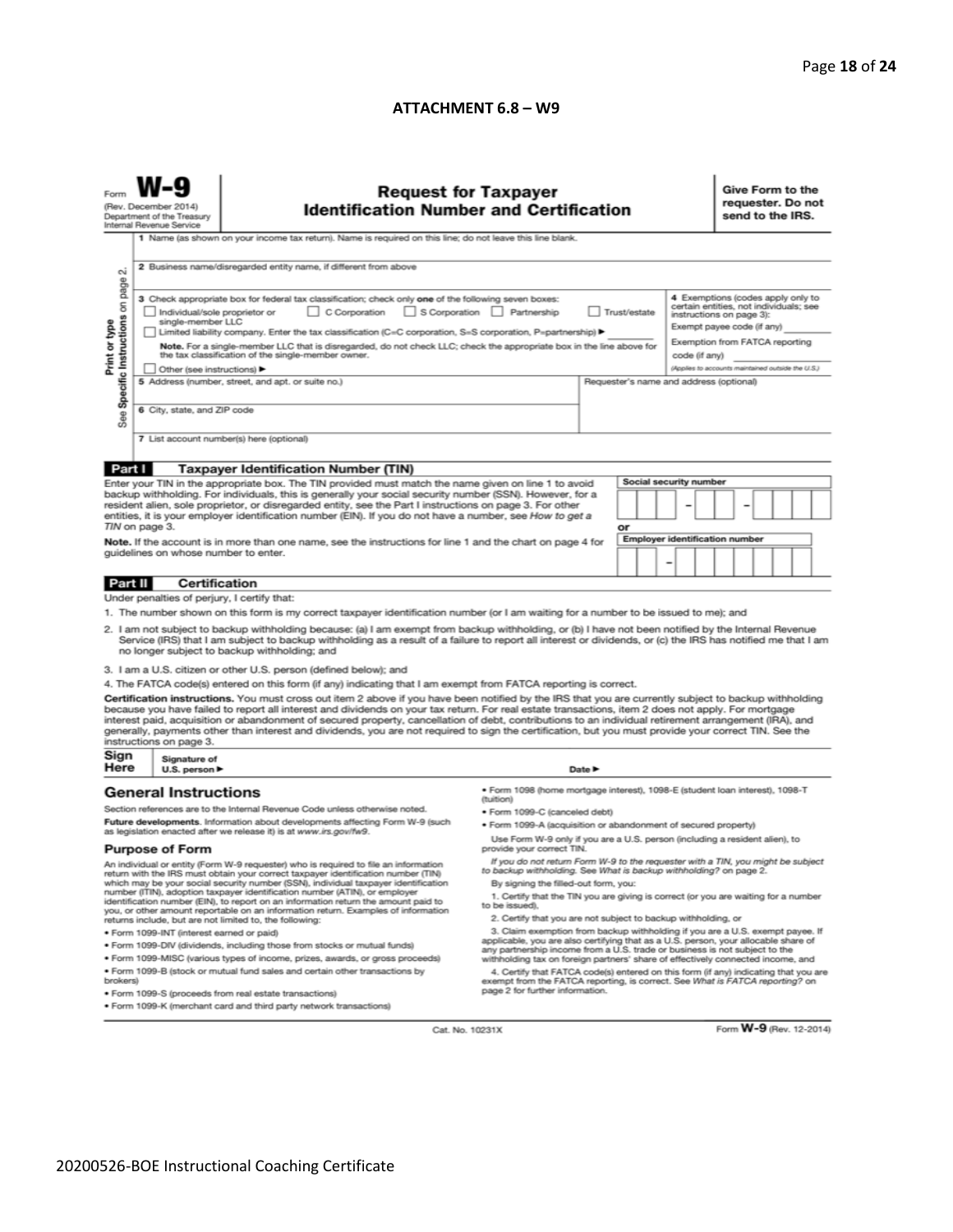# **ATTACHMENT 6.9 – Standard Terms & Conditions SUMNER COUNTY BOARD OF EDUCATION (SCS)**

#### **1. PREPARATION AND SUBMISSION OF BID.**

- **a.** Failure to examine any drawings**,** specifications, or instructions will be at the bidder's risk.
- **b.** BID SUBMITTAL / SIGNATURE: Bid shall give the full name and business address of the bidder. If the bidder is a corporation, the name shall be stated as it is in the corporate charter. Bids must be signed in ink by the bidder's authorized agent. Unsigned bids will be rejected. Bids are to be sealed and the outside of the envelope is to reference the bid number. The person signing the bid must show his title, and if requested by the institution, must furnish satisfactory proof of his or her authority to bind his or her company in contract. Bidder understands that by submitting a bid with an authorized signature, it shall constitute an offer to the institution. Bids must be typewritten or in ink; otherwise they may not be considered. Purchase orders will be issued to the firm name appearing on the W9. Facsimile responses will not be considered.
- **c.** SCS is not responsible for any costs incurred by any vendor pursuant to the RFP. The vendor shall be responsible for all costs incurred in connection with the preparation and submission of its proposal.
- **d.** All bids that exceed \$25,000 must have the Company Name, License Number, Expiration Date thereof and License Classification of Contractor listed on the outside of the sealed envelope. As required by State of Tennessee Code Annotated 62-6-119.
- **e.** Bids are to be received in the location designated on the bid no later than the specified date and time. Late bids will NOT be opened or considered.
- **f.** No erasures permitted. Errors may be crossed out and corrections printed in ink or typewritten adjacent to error and must be initialed in ink by person signing bid.
- **g.** Specifications: Reference to available specifications shall be sufficient to make the terms of the specifications binding on the bidder. The use of the name of a manufacturer, or any special brand or make in describing an item does not restrict the bidder to that manufacturer or specific article, unless specifically stated. Comparable products of other manufacturers will be considered if proof of compatibility is contained in the bid. Bidders are required to notify SCSs RFQ Coordinator whenever specifications/procedures are not perceived to be fair and open. The articles on which the bids are submitted must be equal or superior to that specified. Informative and Descriptive Literature: The bidder must show brand or trade names of the articles bid, when applicable. It shall be the responsibility of the vendor, including vendors whose product is referenced, to furnish with the bid such specifications, catalog pages, brochures or other data as will provide an adequate basis for determining the quality and functional capabilities of the product offered. Failure to provide this data may be considered valid justification for rejection of bid.
- **h.** Samples: Samples of items when called for, must be furnished free of expense, and if not destroyed will, upon vendor's request within ten (10) days of bid opening, be returned at the bidder's expense. Each sample must be labeled with the bidder's name, manufacturer's brand name and number, bid number and item reference.
- **i.** Time of Performance: The number of calendar days in which delivery is to be made after receipt of order shall be stated in the bid and may be a factor in making an award, price notwithstanding. If no delivery time is stated in the bid, bidder agrees that delivery is to be made within two weeks (10 business days) of order.
- **j.** Transportation and delivery charges should be included in the price and be fully prepaid by the vendor to the destination specified in the bid. Bid prices shall include delivery of all items F.O.B. destination.
- **k.** New materials and supplies must be delivered unless otherwise specifically stated in the bid.
- **l.** Alternate/multiple bids will not be considered unless specifically called for in the bid.
- **m.** Only bids submitted on bid forms furnished by SCS will be considered.
- n. By signing this bid where indicated, the bidder agrees to strictly abide by all local, state and federal statutes and regulations. The bidder further certifies that this bid is made without collusion or fraud.
- **o.** Failure to Bid/Error in Bid. In case of error in the extension of prices in the bid, the unit price will govern. Late bids will NOT be opened or considered. Bidders are cautioned to verify their bids before submission, as amendments received after the bid deadline will not be considered. No bid shall be altered, amended or withdrawn after opening. After bid opening, a bidder may withdraw a bid only when there is obvious clerical error such as a misplaced decimal point, or when enforcement of the bid would impose unconscionable hardship due to an error in the bid resulting in a quotation substantially below the other bids received. Bid withdrawals will be considered by SCS only upon written request of the bidder.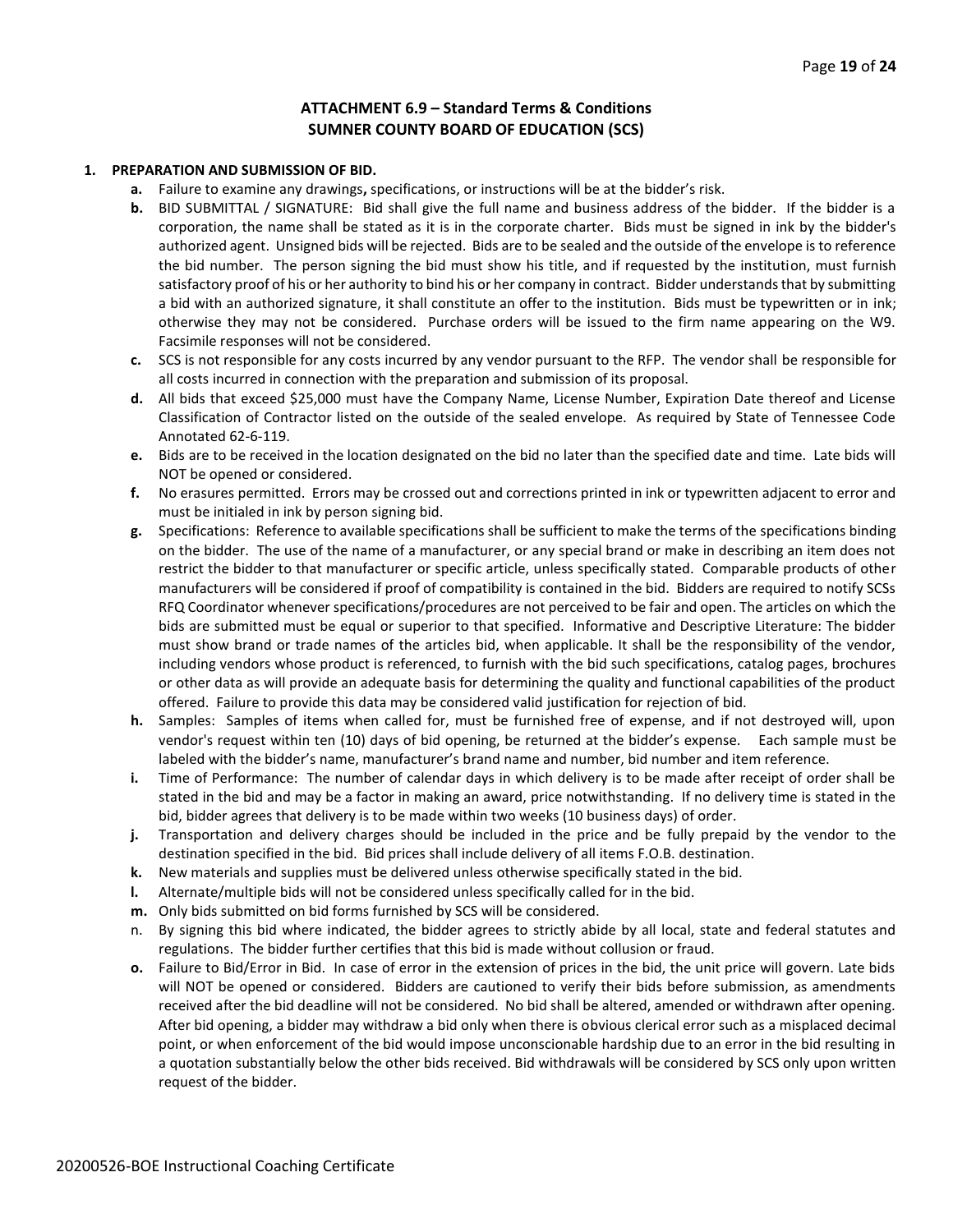- **2. OPEN RECORDS.** In order to comply with the provisions of the Tennessee Open Records Act, all bids will be publicly opened and are subject to public inspection after the award upon written request. Bidders may be present at bid opening. Summary information will be posted the SCS website, www.sumnerschools.org, under the Invitation to Bid link.
- **3. ACCEPTANCE AND AWARD.** SCS reserves the right to reject any and all bids and to waive any informality in bids and, unless otherwise specified by the bidder to accept any item in the bid. Action to reject all bids shall be taken for unreasonably high prices, errors in the bid documents, cessation of need, unavailability of funds, or any other reason approved by SCS.
	- a. Contracts and purchases will be made with the lowest, responsive, responsible, qualified bidder. The quality of the articles to be supplied, their conformity with the specifications, their suitability to the requirements of SCS, cash discount offered and the delivery terms will be taken into consideration.
	- b. Any deviation from these stated terms, specifications and conditions must be coordinated with and approved in writing by the Purchasing Supervisor.
	- c. Prices quoted on the response (if any) are to be considered firm and binding until the said equipment, supplies or services are in the possession of SCS.
	- d. SCS reserves the right to order more or less than the quantity listed in the bid.
	- e. If a bidder fails to state a time within which a bid must be accepted, it is understood and agreed that the Institution shall have ninety (90) days to accept.
	- f. In accordance with SCS policy, no purchase or contract is authorized or valid until the issuance of a SCS Purchase Order which shall be mailed or otherwise furnished to the successful bidder. No SCS employee is authorized to purchase equipment, supplies or services prior to the issuance of such a Purchase order.
	- g. The contract may not be assigned without written SCS consent.
	- h. If the appropriate space is marked on the bid, other Institutions (such as State, Local and/or Public Agencies) may purchase off the contract during the same period as SCS.
	- i. The awarded bidder will be required to post a performance and payment bond in the amount of 25% of the contract price if it exceeds \$100,000 as stated by State of Tennessee Code Annotated 12-4-201.
	- j. If the project cost is in excess of \$25,000 a performance bond must be secured by the requesting party in an amount equal to the market improvement value.
- **4. PAYMENTS.** Payment terms must be specified in the bid response, including any discounts for early payment. Partial payments will not be approved unless justification for such payment can be shown. Terms will be NET 30 days. Payment will not be made until the conditions and specifications of the RFP are inspected and approved as conforming by persons appointed by SCS.
- **5. DEFAULT OF SELECTED VENDOR.** In case of vendor default, SCS may procure the articles or services from other sources and hold the defaulting vendor responsible for any resulting cost. If a successful bidder violates any terms of their bid, the contract, school board policy or any law they may be disqualified from bidding for a period of two (2) years for minor violations or longer for major violations. Bids from disqualified bidders will not be accepted during the period of disqualification.
- **6. INSPECTION OF PURCHASES.** Articles received which are not equivalent will not be accepted and will be picked up by the vendor or returned to vendor, shipping charges collect. SCS shall have a reasonable period in which to inspect and accept or reject materials without liability. If necessity requires SCS to use nonconforming materials, an appropriate reduction in payment may be made.
- **7. TAXES.** SCS is tax exempt; do not include taxes in quotation. Vendors making improvements or additions to, or performing repair work on real property for SCS are liable for any applicable sales or use tax on tangible personal property used in connection with the contract or furnished to vendors by SCS for use under the contract.
- **8. NONDISCRIMINATION.** SCS is an equal opportunity employer. SCS and bidder agree to comply with Titles VI and VII of the Civil Rights Act of 1964, Title IX of the Education Amendments of 1972, Section 504 of the Rehabilitation Act of 1973, Executive Order 11,246, the Americans with Disabilities Act of 1990 and the related regulations to each. Each party assures that it will not discriminate against any individual or business because of race, religion, creed, color, sex, age, disability, veteran status or national origin. In the event that any claims should arise with regards to violations of any such local, state or federal law, statues, rule or regulations, the vendor will indemnify and hold SCS harmless for any damages, including court costs or attorney fees, which might be incurred.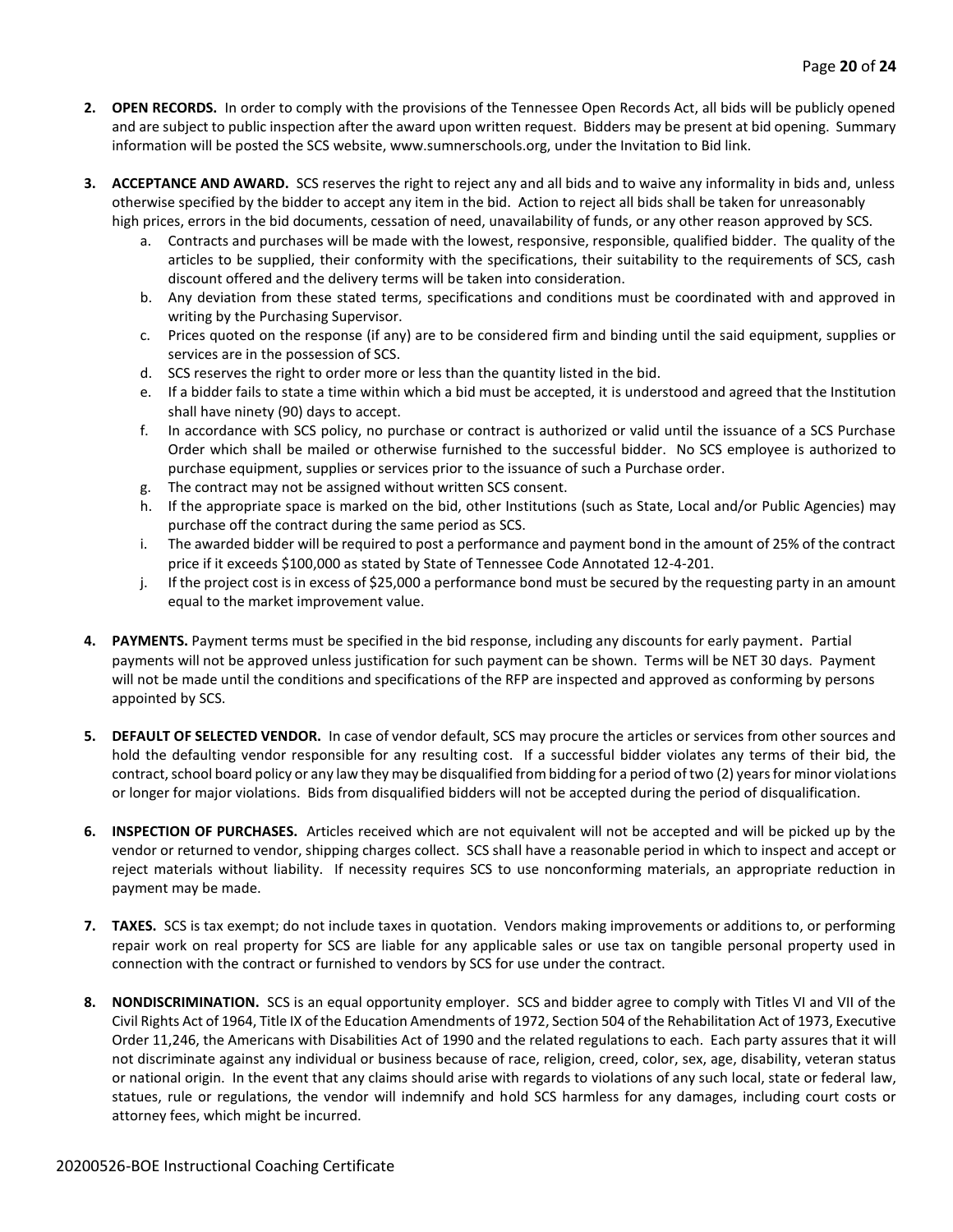- **9. PROHIBITIONS/NO VENDOR CONTRACT FORM/TENNESSEE LAW.** Acceptance of gifts from vendors is prohibited. TCA §12- 3-106. The contract documents for purchase under this bid request shall consist of the successful bidder's bid and SCSs purchase order. **The bidder may request exceptions to terms and conditions and/or request SCS to accept other terms and conditions by means of subsequent documents such as invoices, warranty agreements, license agreements, etc. All subsequent document shall be open to revision for impermissible language. SCS reserves the right to render the bid unresponsive and subject the bid to rejection if successful terms cannot be negotiated. The contract shall be governed by Tennessee law.**
- **10. PROHIBITION ON HIRING ILLEGAL IMMIGRANTS.** Tennessee Public Chapter No. 878 of 2006, TCA 12-4-124, requires that Contractor attest in writing that Contractor will not knowingly utilize the services of illegal immigrants in the performance of this Contract and will not knowingly utilize the services of any subcontractor, if permitted under this Contract, who will utilize the services of illegal immigrants in the performance of this Contract. The attestation shall be made on the form, Attestation re Personnel Used in Contract Performance ("the Attestation"), which is attached and hereby incorporated by this reference.
- **11. SALES AND USE TAX.** Before the Purchase Order/Contract resulting from this RFQ is signed, the apparent successful bidder must be registered with the Department of Revenue for the collection of Tennessee sales and use tax.
- **12. ASSIGNMENT.** Neither the vendor nor SCS may assign this agreement without prior written consent of the other party.
- **13. LIABILITIES.** The vendor shall indemnify SCS against liability for any suits, actions or claims of any character arising from or relating to the performance under this agreement by the vendor or its subcontractors. SCS has no obligation for the payment of any judgement or the settlement of any claim made against the vendor or its subcontractors as a result of obligations under this contract.
- **14. APPLICABLE LAW.** Any contract shall be interpreted under the laws and statutes of the State of Tennessee. SCS does not enter into contracts which provide for mediation or arbitration. Any action arising from any contract made from this RFP shall be brought in the state courts in Sumner County, TN or in the United States Federal District Court for the Middle District of Tennessee.

Additionally, it is a violation of state statutes to purchase materials, supplies, services or any other item from a vendor that is a commissioner, official, employee or board member that has any financial or beneficial interest in such transaction.

- **15. FUNDS**. The Proposer understands and accepts the non-appropriation of funds provision of SCS.
- **16. DATA PRIVACY AND SECURITY**. Personal Information (PI) includes but is not limited to that information protected by HIPAA, the HITECH Act, FERPA, or Gramm-Leach-Bliley) or such information which would allow a third party to gain access to the personal, medical or financial records of any of any party. Vendor represents and warrants that its collection, access, use, storage, disposal and disclosure of PI complies with all applicable federal and state privacy and data protection laws. Vendor represents and warrants that Vendor will maintain compliance with the SSAE 16 standard, and shall undertake any audits and risk assessments Vendor deems necessary to maintain compliance with SSAE16. If PI provided by SCS to Vendor is subject to FERPA. Vendor agrees that in its handling of FERPA data it will perform as a school official as that term is defined by FERPA regulations. Vendor acknowledges that its improper disclosure or re-disclosure of PI covered by FERPA may, under certain circumstances, result in Vendor's exclusion from eligibility to contract with SCS for at least five (5) years. Vendor shall provide SCS with the name and contact information for an employee of Vendor who shall serve as SCS's primary security contact and shall be available to assist Customer twenty-four (24) hours per day, seven (7) days per week as a contact in resolving obligations associated with any security incident in which it is reasonably suspected that there has been a breach of information security. Vendor shall immediately mitigate or resolve any Security Incident, at Vendor's expense and in accordance with applicable privacy rights, laws, regulations and standards. Vendor shall reimburse SCS for actual costs incurred by SCS in responding to, and mitigating damages caused by, any Security Incident, including all costs of notice and/or remediation incurred under applicable law as a result of the Security Incident.
- **17. IRAN DIVESTMENT ACT.** By submission of this bid, each bidder and each person signing on behalf of any bidder certified, and in the case of a joint bid each party thereto certifies as to its own organization, under penalty of perjury, that to the best of its knowledge and belief that each bidder is not on the list created pursuant to TCA 12-12-106.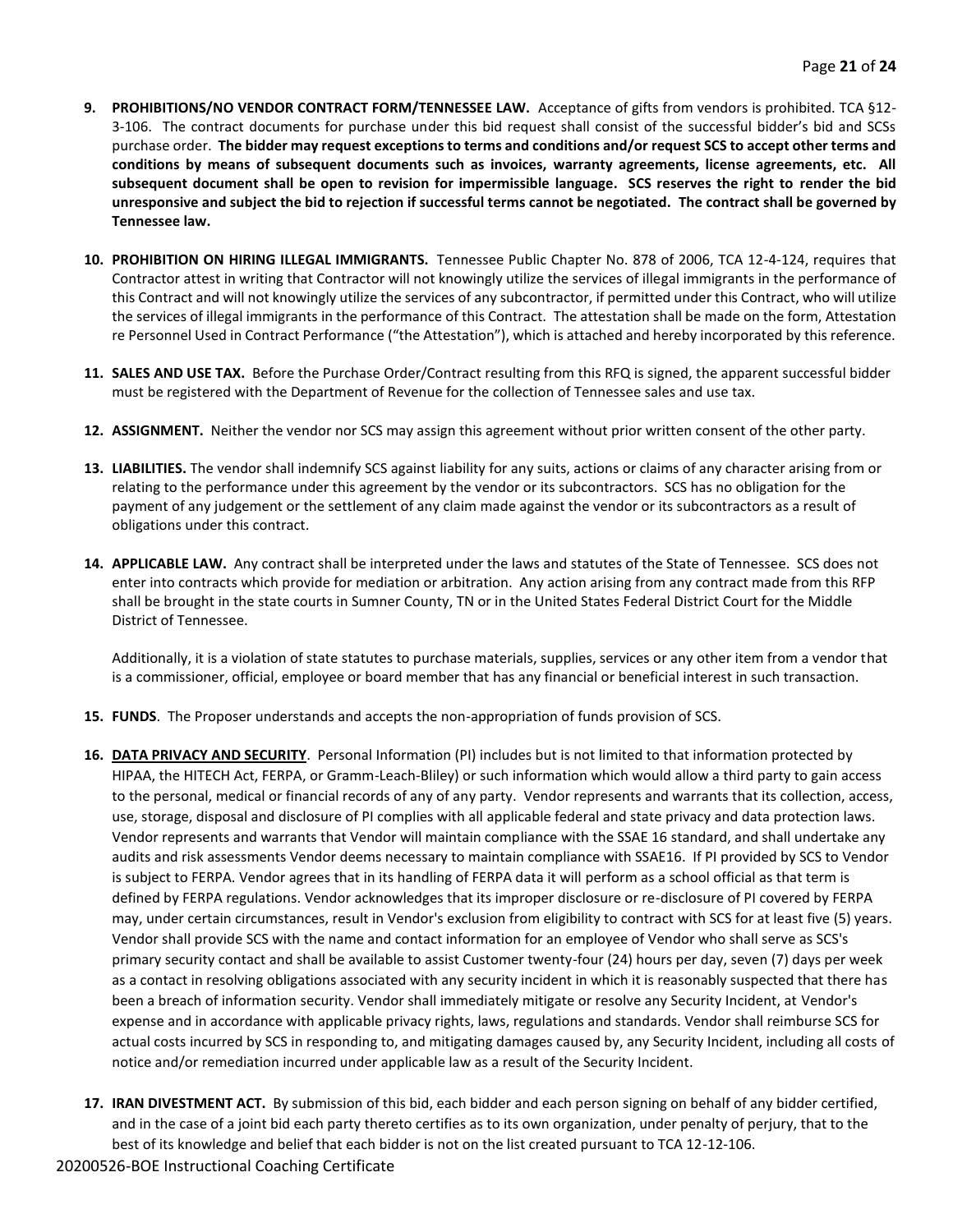# **20200526-BOE Instructional Coaching Certificate Program TECHNICAL PROPOSAL & EVALUATION GUIDE – SECTION A SECTION A – MANDATORY REQUIREMENTS**

**MANDADORY REQUIREMENTS.** The Proposer must address all items detailed below and provide, in sequence, the information and documentation as required. The Proposer must all detail the proposal page number for each item in the appropriate space below.

The Purchasing Supervisor will review the proposal to determine if the Mandatory Requirement Items are addressed as required and mark each with pass or fail. For each item that is not addressed as required, the Purchasing Supervisor must review the proposal and attach a written determination. A determination that a proposal is nonresponsive must be approved by the Chief Financial Officer before notice may be sent out that the proposal have been rejected. In addition to the Mandatory Requirements Items, the Purchasing Supervisor will review each proposal for compliance with all RFP requirements.

SECTION A applies to Proposers submitting a proposal for the Virtual School & Credit Recovery Curriculum and Platform and/or the Digital Assessment Tool. Proposers submitting a response for both platforms must include a separate form in each submittal.

| <b>PROPOSER LEGAL</b><br><b>ENTITY NAME:</b>   |                                                                                                                                                                                                                            |                               |
|------------------------------------------------|----------------------------------------------------------------------------------------------------------------------------------------------------------------------------------------------------------------------------|-------------------------------|
| <b>Proposal Page #</b><br>(Proposer Completes) | Section A - Mandatory Requirements Items                                                                                                                                                                                   | Pass / Fail<br>(SCS Use ONLY) |
|                                                | The Proposal was delivered to SCS no later than the<br>deadline specified in the Schedule of Events.                                                                                                                       |                               |
|                                                | The Technical Proposal and the Cost Proposal<br>documentation is detailed and included.                                                                                                                                    |                               |
|                                                | Provide completed Attachment Forms (6.1 thru 6.8)                                                                                                                                                                          |                               |
|                                                | Provide a statement, based upon reasonable inquiry, of<br>where the Proposer or any individual who shall perform<br>work under the contract has a possible conflict of interest,<br>and if so, the nature of the conflict. |                               |
|                                                | SECTION B- continued next page                                                                                                                                                                                             |                               |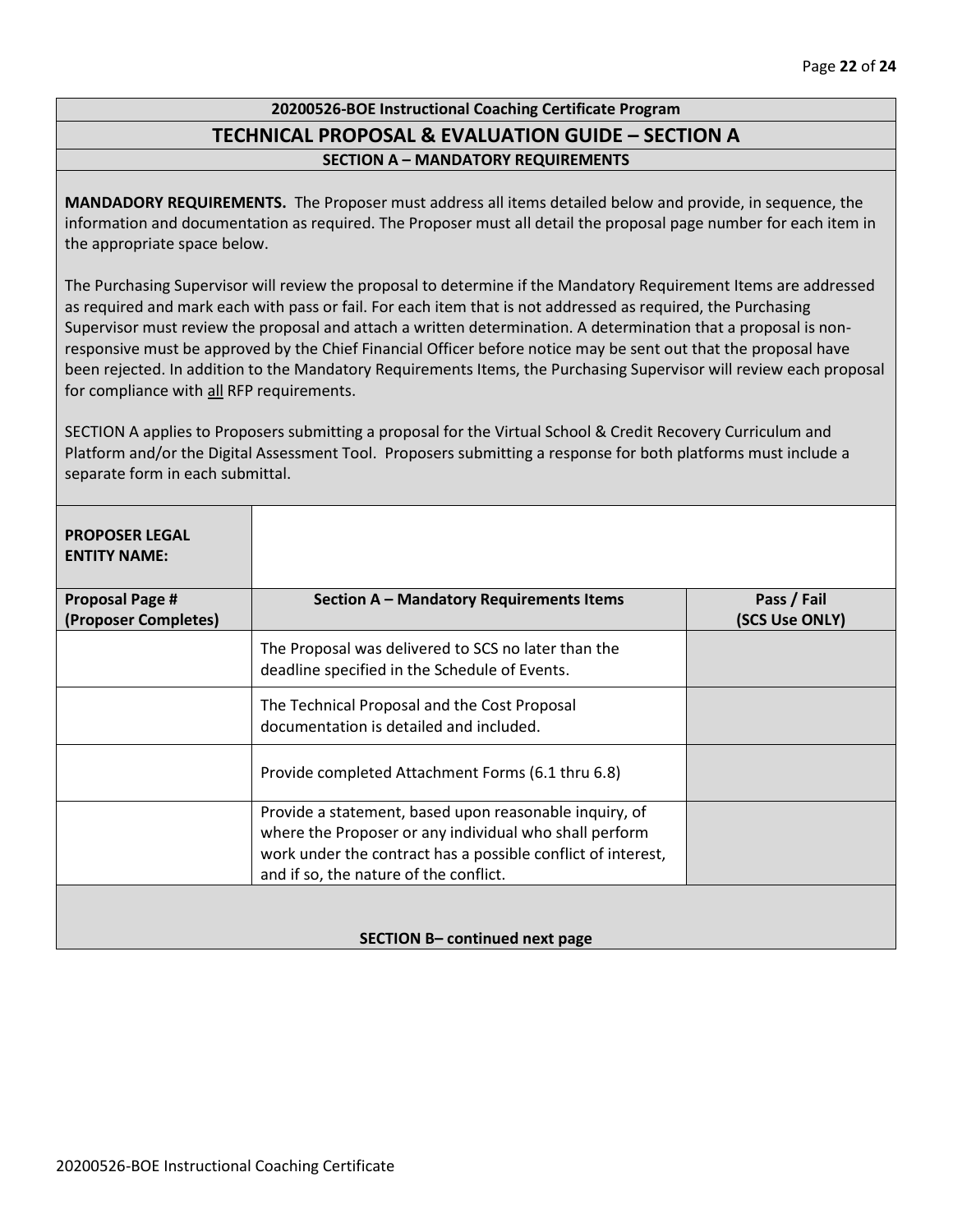# **20200526-BOE Instructional Coaching Certificate Program TECHNICAL PROPOSAL & EVALUATION GUIDE – SECTION C**

**SECTION B – TECHNICAL APPROACH**

| <b>PROPOSER LEGAL</b>  |                                                                                                                    |               |               |  |  |  |  |  |
|------------------------|--------------------------------------------------------------------------------------------------------------------|---------------|---------------|--|--|--|--|--|
| <b>ENTITY NAME</b>     |                                                                                                                    |               |               |  |  |  |  |  |
|                        | The Proposer must address ALL Technical Approach section items and provide, in sequence, the information and       |               |               |  |  |  |  |  |
|                        | documentation as required. A Proposal Evaluation Team, made up of two or more SCS employees from the               |               |               |  |  |  |  |  |
|                        | Instructional Department, will independently evaluate and score the proposal's "Part 1 - Instructional" responses. |               |               |  |  |  |  |  |
| <b>Proposal Page #</b> | <b>Technical Approach Items</b>                                                                                    | <b>Points</b> | <b>Points</b> |  |  |  |  |  |
| (to be completed       |                                                                                                                    | Available     | Awarded       |  |  |  |  |  |
| by Proposer)           |                                                                                                                    |               |               |  |  |  |  |  |
|                        | <b>CURRICULUM:</b>                                                                                                 |               |               |  |  |  |  |  |
|                        | TN Academic Standards alignment<br>$\bullet$                                                                       | 5             |               |  |  |  |  |  |
|                        | Core and Career and Technical Electives                                                                            | 5             |               |  |  |  |  |  |
|                        | Customizable courses                                                                                               | 5             |               |  |  |  |  |  |
|                        | <b>Engaging Content</b><br>٠                                                                                       | 5             |               |  |  |  |  |  |
|                        | Prescriptive learning plans<br>$\bullet$                                                                           | 5             |               |  |  |  |  |  |
|                        | Download and upload activities<br>$\bullet$                                                                        | 5             |               |  |  |  |  |  |
|                        | Customizable pacing<br>$\bullet$                                                                                   | 5             |               |  |  |  |  |  |
|                        | Syllabus<br>$\bullet$                                                                                              | 5             |               |  |  |  |  |  |
|                        | Variety of Learning Modalities<br>$\bullet$                                                                        | 5             |               |  |  |  |  |  |
|                        |                                                                                                                    |               |               |  |  |  |  |  |
|                        | <b>TOTAL AWARDED POINTS - Section B</b>                                                                            |               |               |  |  |  |  |  |
|                        |                                                                                                                    |               |               |  |  |  |  |  |
|                        |                                                                                                                    |               |               |  |  |  |  |  |